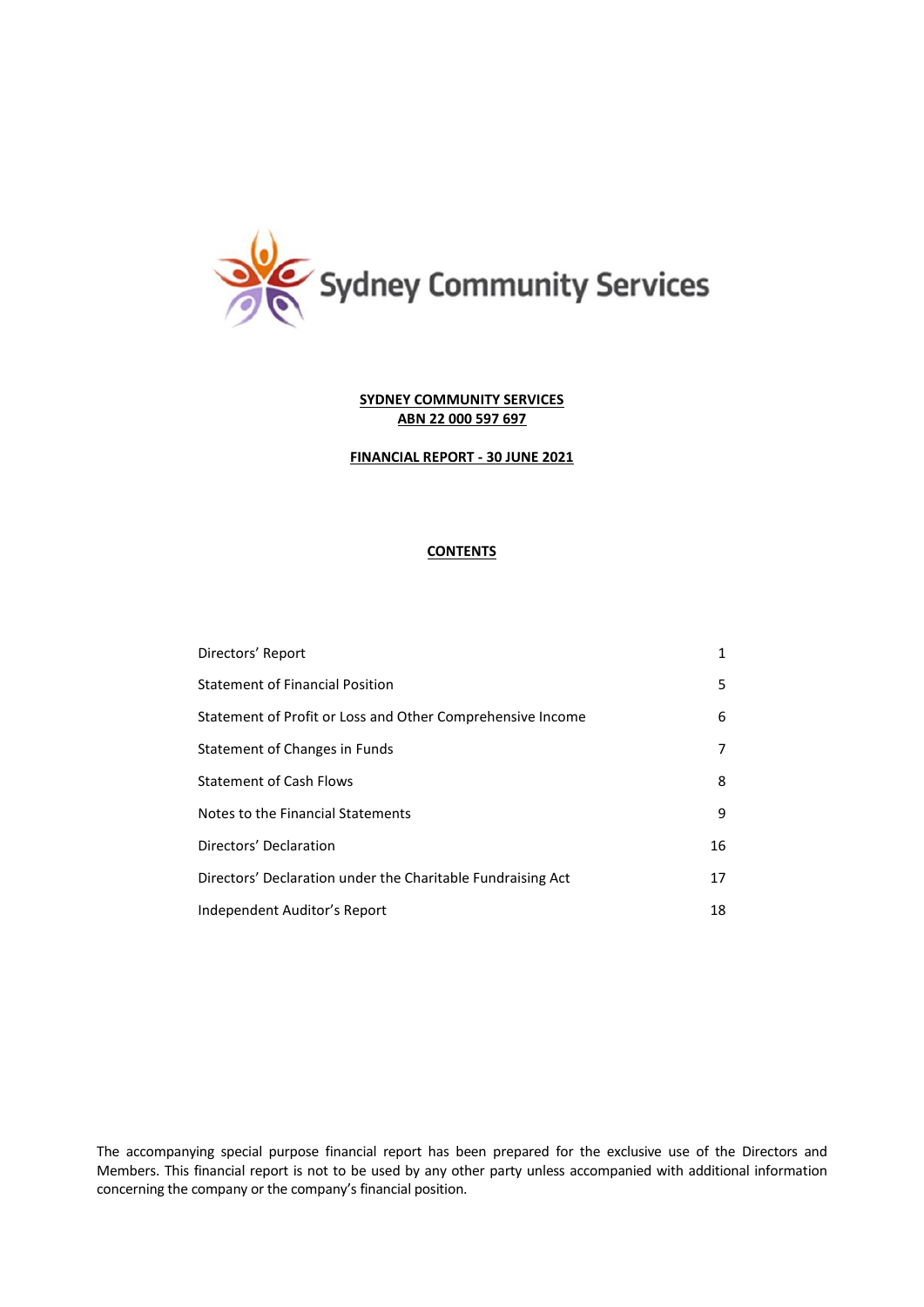# **FINANCIAL REPORT - 30 JUNE 2021 DIRECTORS' REPORT**

The company is incorporated as a company limited by guarantee and not having a share capital under the provisions of the *Australian Charities and Not-for-profits Commission Act 2012.*

The directors present the financial report on the year ended 30 June 2021 and report as follows:

## **DIRECTORS**

The names of and other information on the Directors in office during or since the end of the year are as follows. The Directors were in office for this entire period unless otherwise stated.

| <b>DIRECTOR'S NAME</b>                | <b>QUALIFICATIONS, EXPERIENCE AND OTHER INFORMATION</b>                                                                                                                                                                                                                                                                                                                                                                                    |
|---------------------------------------|--------------------------------------------------------------------------------------------------------------------------------------------------------------------------------------------------------------------------------------------------------------------------------------------------------------------------------------------------------------------------------------------------------------------------------------------|
| <b>Mr Warren Bell</b>                 | Vice Chair and Chair, Finance Audit and Risk Committee                                                                                                                                                                                                                                                                                                                                                                                     |
| <b>Qualifications and experience:</b> | Principal owner of Taylor Bell & Associates Pty Ltd. Warren joined the<br>Hunters Hill Ryde Community Services Board in 2012 and Sydney<br>Community Services Board in 2017 with the merger. Master of Business<br>Administration and postgraduate Diploma in Management.                                                                                                                                                                  |
| <b>CIr D Brooks-Horn</b>              | <b>Director</b>                                                                                                                                                                                                                                                                                                                                                                                                                            |
| <b>Qualifications and experience:</b> | Councillor of Lane Cove Municipal Council since 2008. Mayor of Lane<br>Cove Council from 2013-2015. Current Director of Sydney Community<br>Services and of Lane Cove Rotary Club. Resident of Lane Cove for his<br>entire life.                                                                                                                                                                                                           |
| <b>Mr R Cooke</b>                     | Chair, Policy, Governance and Strategy Committee                                                                                                                                                                                                                                                                                                                                                                                           |
| <b>Qualifications and experience:</b> | Company Director with an extensive management career in the military,<br>public, private organisations and as a CEO in several not for profit<br>organisations. Has over 30 years of board and governance experience. A<br>Fellow of the Australian Institute of Company Directors. Holds a BA, MEd<br>and an MBA.                                                                                                                         |
| Mr J D Devine                         | <b>Chair</b>                                                                                                                                                                                                                                                                                                                                                                                                                               |
| <b>Qualifications and experience:</b> | Bachelor of Engineering in Electrical Engineering, University of New<br>South Wales (29165). Member of Institution of Engineers Australia<br>(1969). Fellow of Australian Institute of Company Directors (1992).<br>Retired Company Director and CEO of a major Australian and<br>International Public Company. Director, President and Consultant at<br>Sydney Community Services since 2000. Resident of Lane Cove for over<br>30 years. |
| Mr P Fay                              | <b>Chair, Marketing and Fundraising Committee</b>                                                                                                                                                                                                                                                                                                                                                                                          |
| <b>Qualifications and experience:</b> | MAMP (Macquarie University Advanced Management Programme) in<br>1995.                                                                                                                                                                                                                                                                                                                                                                      |
|                                       | Retired Chief Executive Officer and Director of major Australian Company<br>Blackwoods.                                                                                                                                                                                                                                                                                                                                                    |
|                                       | Has held directorships with a number of associated companies and was<br>admitted as a Member of the Australian Institute of Company Directors<br>in 1995. Peter is Chair for the Marketing and Fundraising Committee for<br>Sydney Community Services. Resident of Lane Cove for over 10 years.                                                                                                                                            |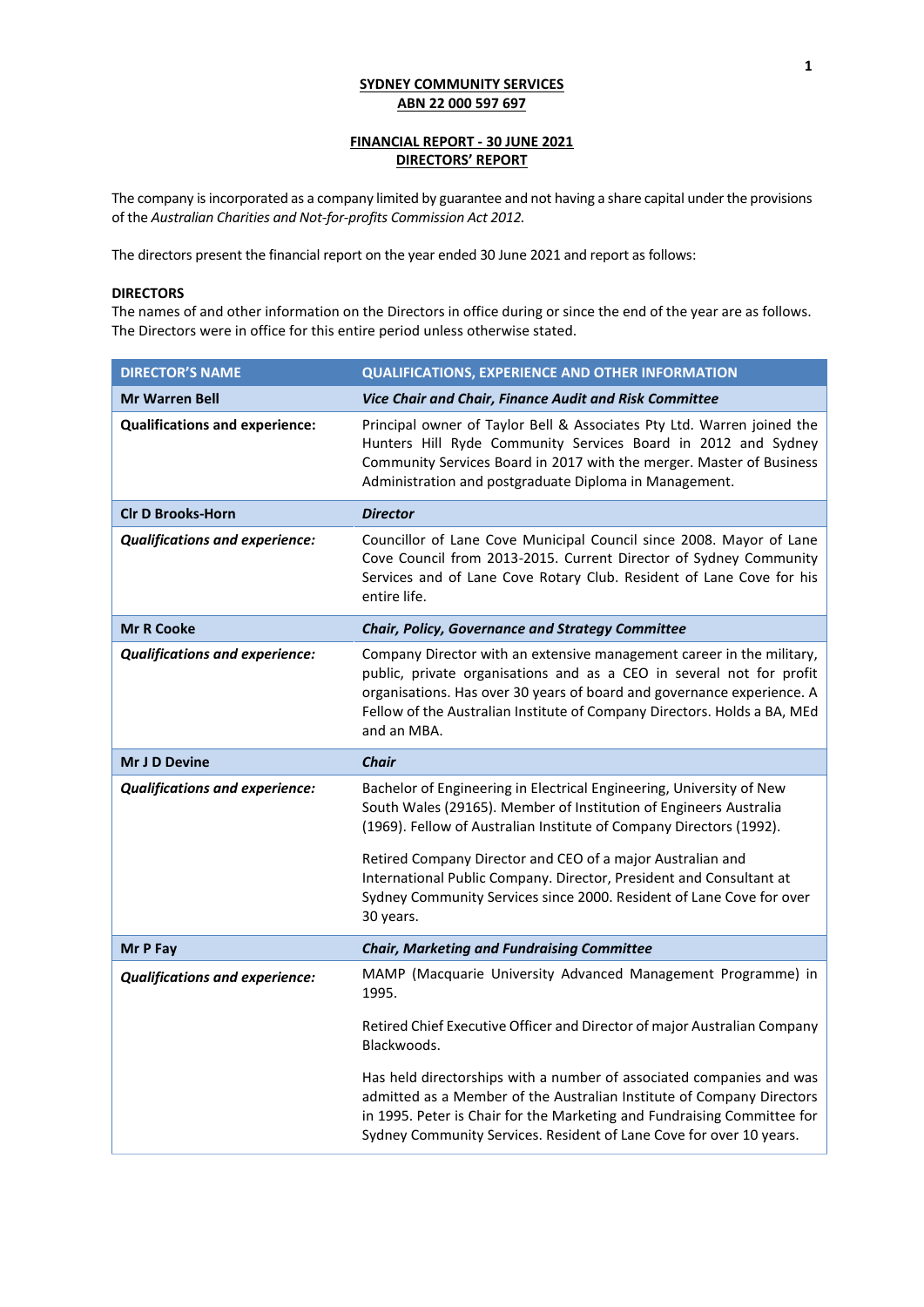# **FINANCIAL REPORT - 30 JUNE 2021 DIRECTORS' REPORT**

| <b>DIRECTOR'S NAME</b>                | <b>QUALIFICATIONS, EXPERIENCE AND OTHER INFORMATION</b>                                                                                                                                                                                                                                                                                                                                                                          |
|---------------------------------------|----------------------------------------------------------------------------------------------------------------------------------------------------------------------------------------------------------------------------------------------------------------------------------------------------------------------------------------------------------------------------------------------------------------------------------|
| <b>Ms D Hill</b>                      | <b>Director</b>                                                                                                                                                                                                                                                                                                                                                                                                                  |
| <b>Qualifications and experience:</b> | Deborah is a practising accountant since 1989 and has been operating an<br>accounting business in Lane Cove since 2005. Member of the Institute of<br>Chartered Accountants Australia and New Zealand. Resident of Lane<br>Cove for over 16 years. President of the Lane Cove Chamber of<br>Commerce. Appointment a Director of Sydney Community Services in<br>June 2013.                                                       |
| Mr I Longbottom                       | <b>Director</b>                                                                                                                                                                                                                                                                                                                                                                                                                  |
| <b>Qualifications and experience:</b> | Councillor for Lane Cove Council between 1991-2012 (Mayor of Lane<br>Cove 2004-2009). Director of Sydney Community Services for over 25<br>years. Ian chairs the NSW Government Property Services Advisory<br>Council and the Commissioner for NSW for the Clan MacCallum Malcolm<br>Society of Australia and New Zealand. Resident of Lane Cove since 1984.                                                                     |
| Mr J Shevlin                          | <b>Director</b>                                                                                                                                                                                                                                                                                                                                                                                                                  |
| <b>Qualifications and experience:</b> | Solicitor in sole practice in Lane Cove. Director of Sydney Community<br>Services for over 16 years. Resident of Lane Cove for his entire life.                                                                                                                                                                                                                                                                                  |
| <b>Ms A Meldrum</b>                   | <b>Director</b>                                                                                                                                                                                                                                                                                                                                                                                                                  |
| <b>Qualifications and experience:</b> | Bachelor of Science, Bachelor of Engineering (First Class Honours and<br>University Medal), MBA (Executive) and Masters of Economics.                                                                                                                                                                                                                                                                                            |
|                                       | Alexandra is a Fellow of the Australian Institute of Company Directors<br>(FAICD), Fellow of the Institution of Chemical Engineers (FIChemE),<br>Fellow of the Institute of Engineers Australia (FIEAust) and Chartered<br>Professional Engineer (CPEng).                                                                                                                                                                        |
|                                       | Alexandra Meldrum is an engineer and economist, with broad<br>experience. She has twenty-five years' management experience in<br>government, industry, universities, and not-for-profit organisations. She<br>has held responsibility for production, people, quality, safety, and<br>budget. Alexandra has developed strategy and policy, and delivered<br>transformational change of strategy, structure, systems and culture. |
|                                       | Alexandra brings expertise in strategy, transformation, change<br>management, project management, risk and sustainability. She has<br>taught in business schools at universities for fifteen years.                                                                                                                                                                                                                              |
|                                       | An experienced director, she has twenty years of directorship and<br>governance experience.                                                                                                                                                                                                                                                                                                                                      |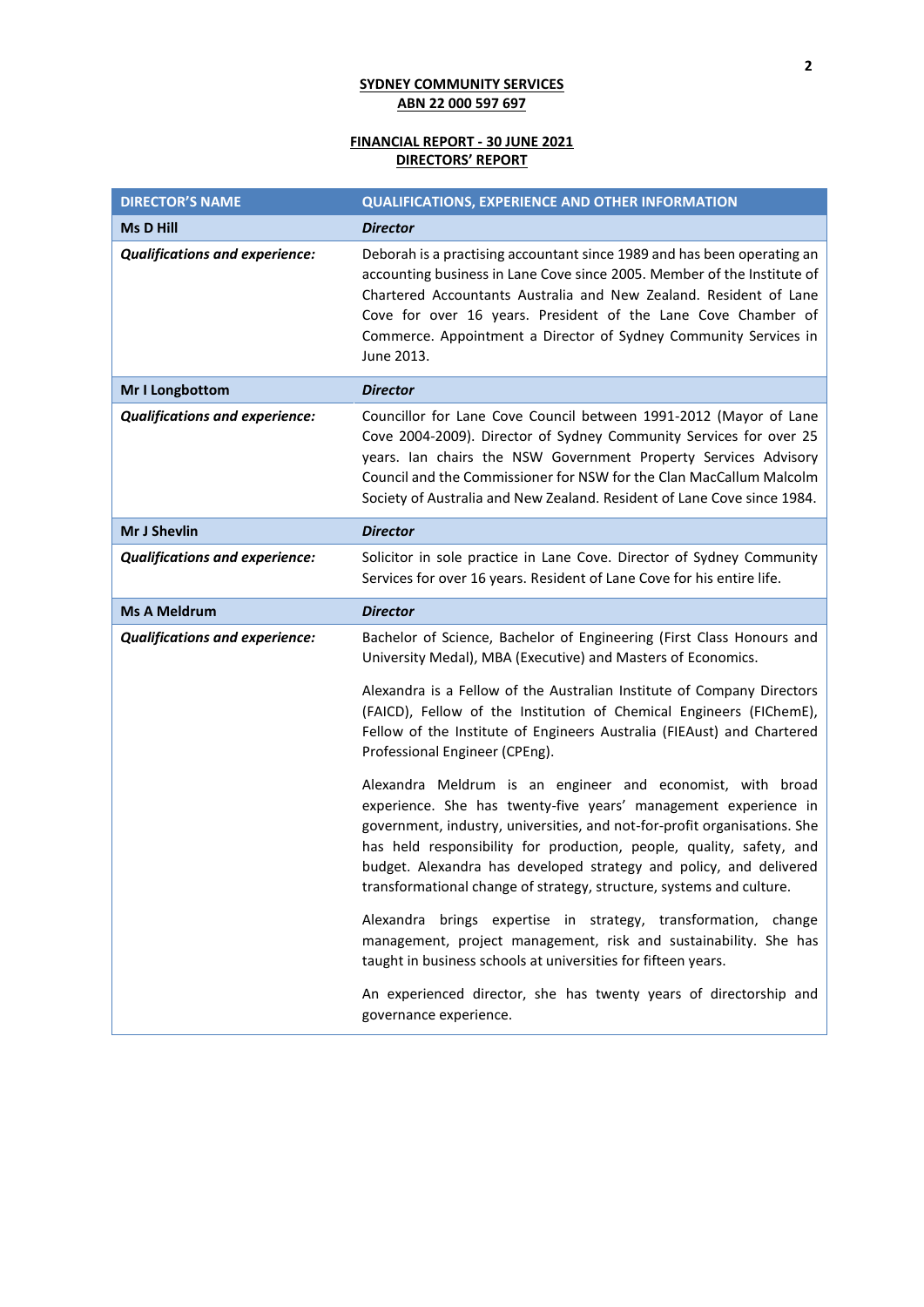## **FINANCIAL REPORT - 30 JUNE 2021 DIRECTORS' REPORT**

| <b>DIRECTOR'S NAME</b>                | <b>QUALIFICATIONS, EXPERIENCE AND OTHER INFORMATION</b>                                                                                                                                                                                                                                                                                                                                                                   |
|---------------------------------------|---------------------------------------------------------------------------------------------------------------------------------------------------------------------------------------------------------------------------------------------------------------------------------------------------------------------------------------------------------------------------------------------------------------------------|
| Dr C Wong                             | <b>Director</b>                                                                                                                                                                                                                                                                                                                                                                                                           |
| <b>Qualifications and experience:</b> | Bachelor of Pharmacy (B.Pharm) Bachelor of Medicine & Surgery (MBBS<br>(Hons) (USyd)), Diploma of Child Health Cert General Practice<br>Dermatology, Advanced certificate of Skin Cancer Medicine (Bond),<br>Advanced certificate of General Dermatology (Bond) FRACGP.                                                                                                                                                   |
|                                       | Dr Wong has over ten years' experience working as a GP in the local area<br>of Lane Cove. In 2016, Dr Wong was the recipient of the Lane Cove<br>Citizenship award for recognition of his workplace contributions to the<br>community life of Lane Cove. Dr Wong writes a monthly Health and<br>Wellbeing article for The Villager Observer.                                                                              |
| <b>Mr M Bennett</b>                   | <b>Director</b>                                                                                                                                                                                                                                                                                                                                                                                                           |
| <b>Qualifications and experience:</b> | Master of Applied Psychology and a Bachelor of Psychology.                                                                                                                                                                                                                                                                                                                                                                |
|                                       | Mark Bennet is an Organizational Psychologist. He was the Mayor of<br>Hunters Hill Council for three years. His association with North Sydney<br>Regional Org of Councils, Sydney North Planning Panel, Sydney Harbour<br>federation Trust, Hunters Hill- Le Vesinet (France) Friendship Committee,<br>Hunters Hill Historical Society brings vast experience and knowledge with<br>him.                                  |
|                                       | His professional associations are with Australian Psychological Society<br>(APS), APS College of Health Psychologists, APS College of Organisational<br>Psychologists, Australian Health Professionals Regulation Authority<br>(AHPRA), Australian Human Resources Institute (AHRI), Australian<br>Institute of Company Directors (AICD), APS College of Health<br>Psychologists, Australian Psychological Society (APS). |

## **PRINCIPAL ACTIVITIES**

Sydney Community Services is a local not-for-profit organisation that helps residents to live a quality and independent life in their own home and in their community.

We provide services to the aged and people living with a disability including social activities, gardening, home nursing, podiatry, Community Care Advisory, clean sheets and towels, home delivered meals, home modifications and maintenance, flexible respite, carers support, shopping services, community and engagement programs, medical transport and assistance in daily life.

## **SIGNIFICANT CHANGES IN THE STATE OF AFFAIRS**

The Directors are not aware of any events subsequent to the year-end that may have a material impact on the financial statements.

#### **OPERATING RESULT**

The operating result of the for the financial year was a surplus of \$326,300 (2020: deficit \$33,640).

During the year 'Sydney Community Services' merged with 'Meeting House'. 'Meeting House' had Net Assets of \$344,050. This amount has been included in the Other Income heading in the Statement of Profit and Loss as it is Gain on Acquisition. Removing the effect of this special item, the loss for the year would have been \$17,750. The Directors believe that this loss is insignificant and not material considering the COVID-19 pandemic circumstances that the organisation faced.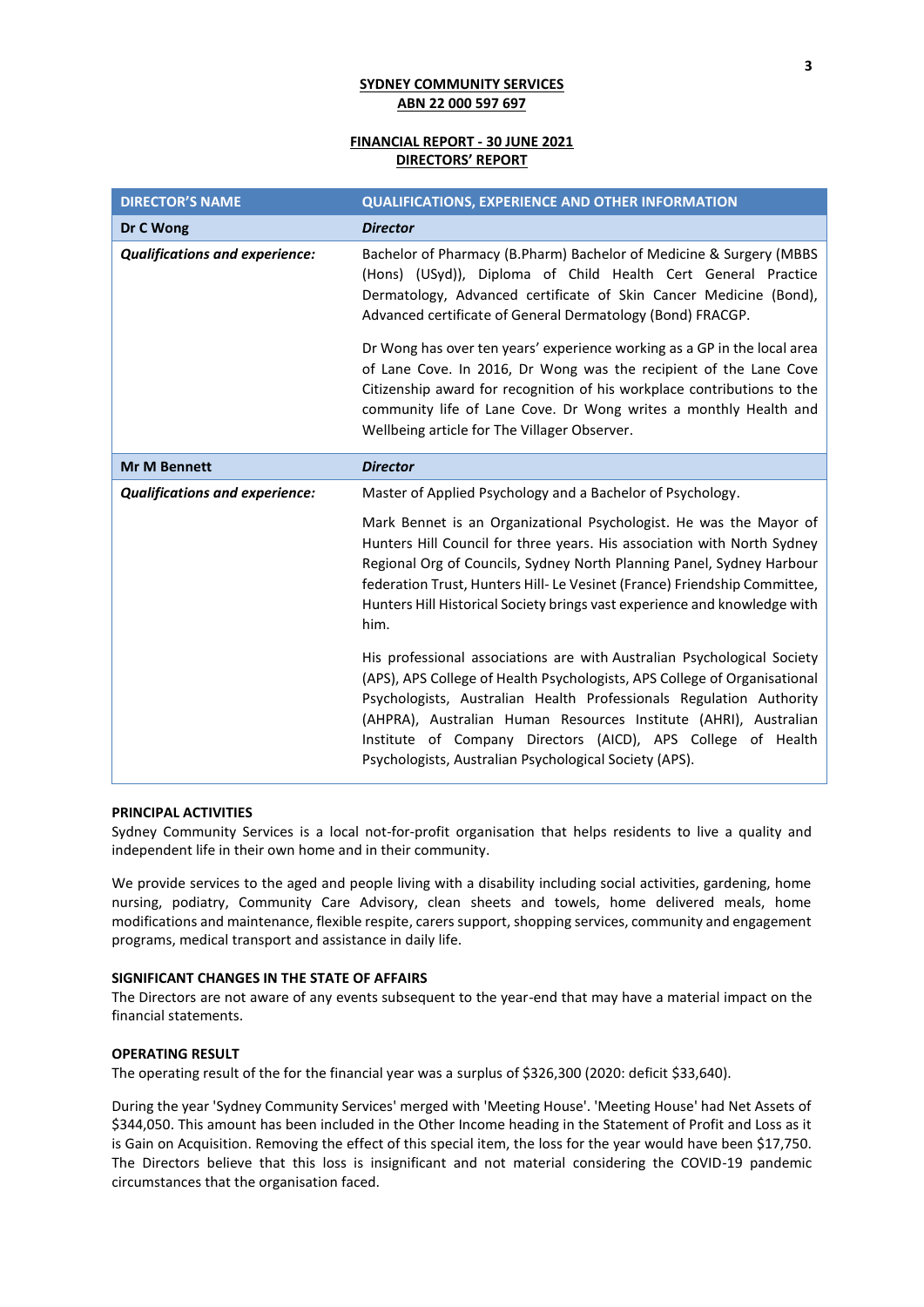# FINANCIAL REPORT - 30 JUNE 2021 **DIRECTORS' REPORT**

## **MEETINGS OF DIRECTORS**

 $\sim$  9

 $\widetilde{\mathcal{D}}$ 

The number of meetings each director was eligible to attend and actually attended during the financial year is summarised as follows:

|                    | Eligible | <b>Attended</b> |
|--------------------|----------|-----------------|
| W. Bell            | 9        | 9               |
| Clr. D Brooks-Horn | 9        | 3               |
| R. Cooke           | 9        | 8               |
| J. Devine          | 9        | 9               |
| P. Fay             | 9        | 8               |
| D. Hill            | 9        | 8               |
| I. Longbottom      | 9        | 9               |
| J. Shevlin         | 9        | 6               |
| A. Meldrum**       | 8        | 8               |
| Dr C. Wong**       | 8        | 8               |
| M. Bennett**       | 2        | 2               |
|                    |          |                 |

\*\* appointed during the financial year

Signed in accordance with a resolution of the Board of Directors.

Mr J Devine

Chair

28 September 2021

Mr W Bell Vice Chair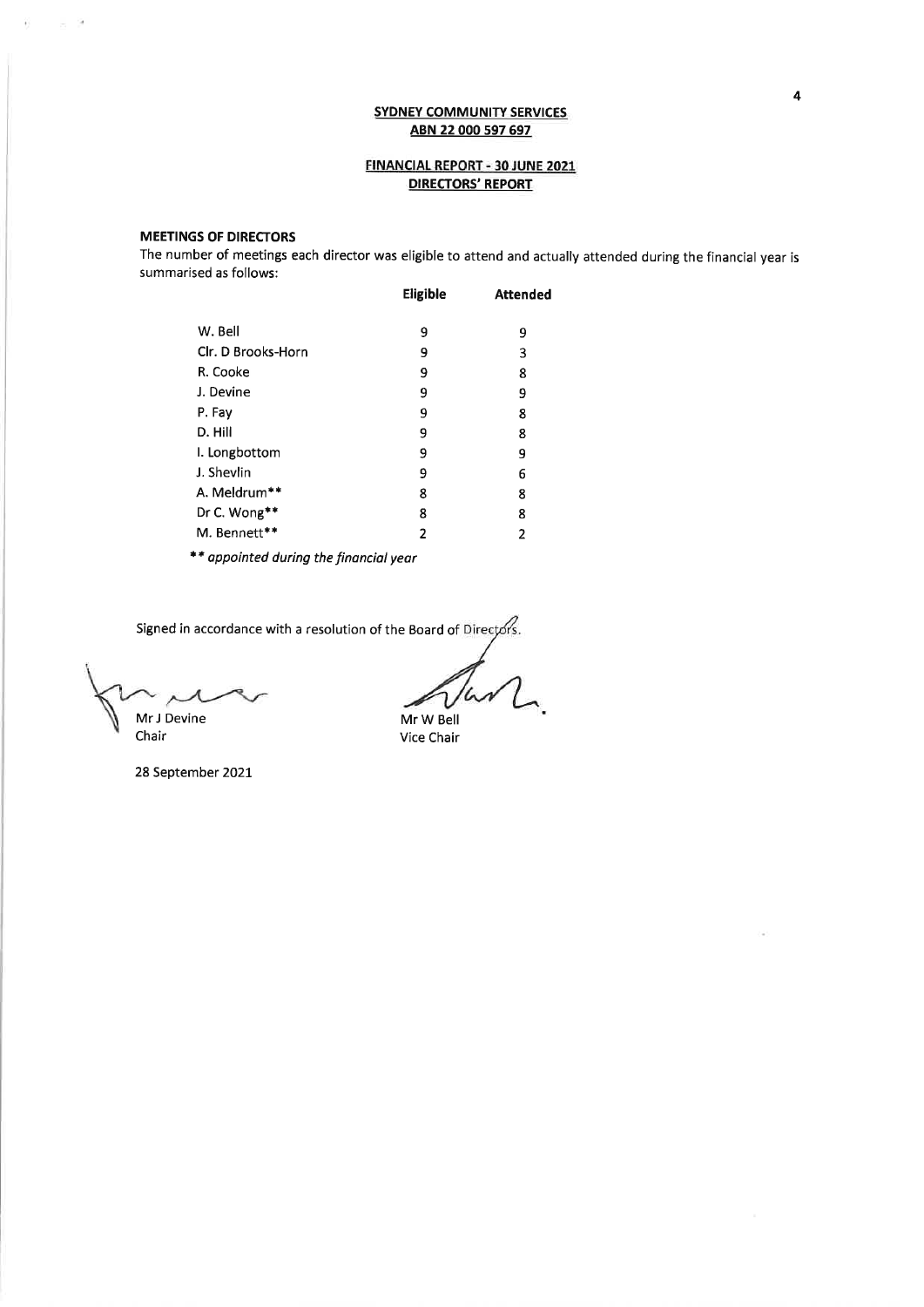# **STATEMENT OF FINANCIAL POSITION AS AT 30 JUNE 2021**

|                                  |             | 2021      | 2020      |
|----------------------------------|-------------|-----------|-----------|
|                                  | <b>Note</b> | \$        | \$        |
| <b>ASSETS</b>                    |             |           |           |
| <b>Current assets</b>            |             |           |           |
| Cash and cash equivalents        | 6           | 2,098,518 | 1,777,302 |
| Trade and other receivables      | 7           | 303,323   | 175,492   |
| <b>Total current assets</b>      |             | 2,401,841 | 1,952,794 |
| <b>Non-current assets</b>        |             |           |           |
| Property, plant and equipment    | 8           | 242,854   | 138,977   |
| Total non-current assets         |             | 242,854   | 138,977   |
| <b>TOTAL ASSETS</b>              |             | 2,644,695 | 2,091,771 |
| <b>LIABILITIES</b>               |             |           |           |
| <b>Current liabilities</b>       |             |           |           |
| Trade and other payables         | 9           | 351,675   | 302,324   |
| Employee benefits                | 10          | 752,941   | 595,017   |
| <b>Total current liabilities</b> |             | 1,104,616 | 897,341   |
| <b>Non-current liabilities</b>   |             |           |           |
| Employee benefits                | 10          | 51,353    | 32,004    |
| Total non-current liabilities    |             | 51,353    | 32,004    |
| <b>TOTAL LIABILITIES</b>         |             | 1,155,969 | 929,345   |
| <b>NET ASSETS</b>                |             | 1,488,726 | 1,162,426 |
| <b>FUNDS</b>                     |             |           |           |
| <b>Accumulated funds</b>         |             | 1,488,726 | 1,162,426 |
| <b>TOTAL FUNDS</b>               |             | 1,488,726 | 1,162,426 |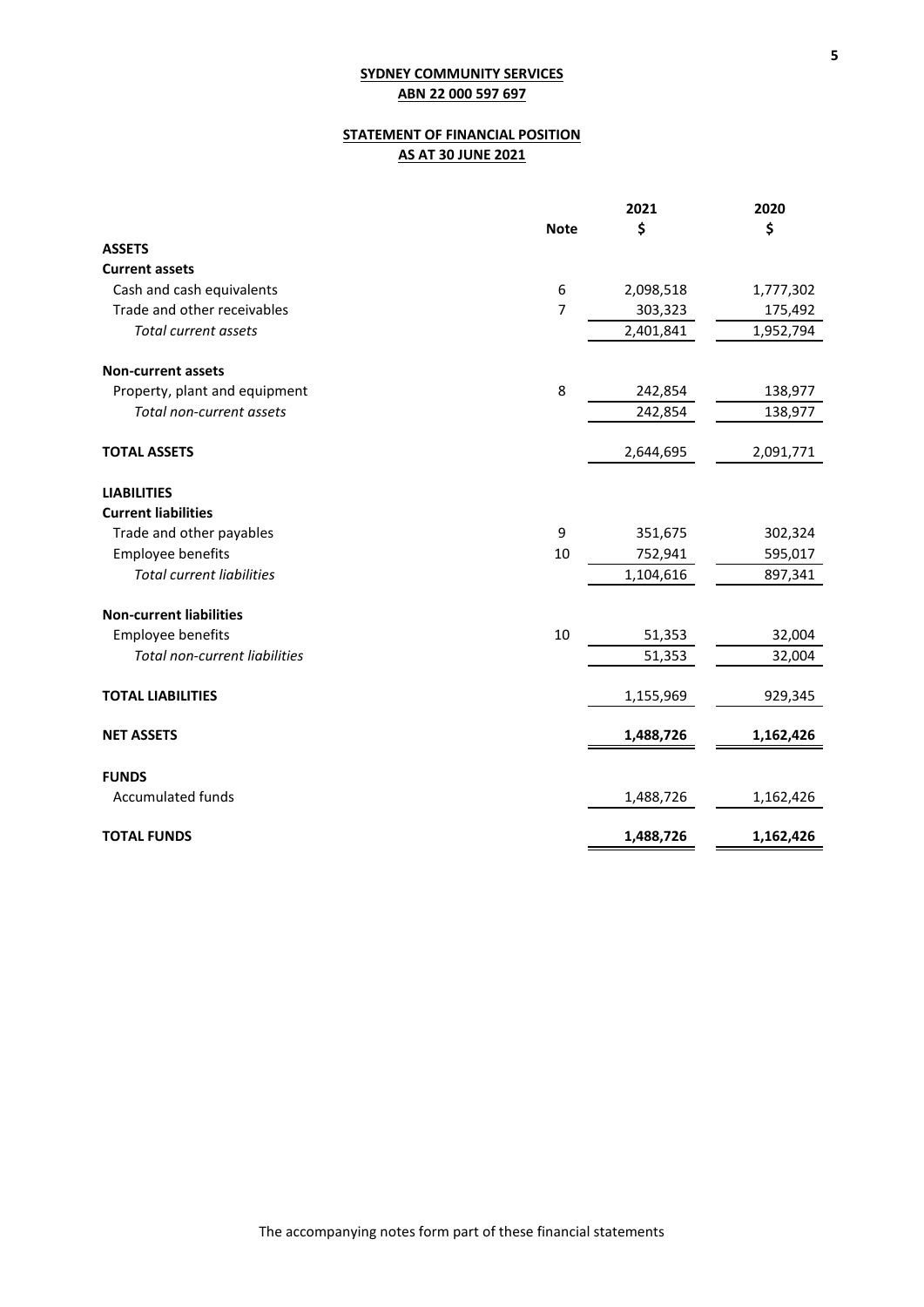# **STATEMENT OF PROFIT OR LOSS AND OTHER COMPREHENSIVE INCOME FOR THE YEAR ENDED 30 JUNE 2021**

|                                                |             | 2021        | 2020          |
|------------------------------------------------|-------------|-------------|---------------|
|                                                | <b>Note</b> | \$          | \$            |
| Revenue                                        | 4           | 5,415,843   | 5,201,855     |
| <b>Other income</b>                            | 4           | 28,000      |               |
| Other income - gain on acquisition of business | 4           | 344,050     |               |
|                                                |             | 5,787,893   | 5,201,855     |
| <b>Expenses</b>                                |             |             |               |
| Administration expenses                        |             | (671, 181)  | (672, 308)    |
| Contractors                                    |             | (283, 552)  | (267, 823)    |
| Depreciation                                   | 5           | (60, 379)   | (37, 308)     |
| Employee expenses                              |             | (3,890,687) | (3,770,207)   |
| Motor vehicle expenses                         |             | (64, 505)   | (58,090)      |
| Occupancy                                      |             | (36, 835)   | (42, 644)     |
| Program delivery cost                          |             | (454, 454)  | (387, 115)    |
|                                                |             | (5,461,593) | (5, 235, 495) |
| Surplus (deficit) before income tax            |             | 326,300     | (33, 640)     |
| Income tax expense                             |             |             |               |
| Surplus (deficit) for the year                 |             | 326,300     | (33, 640)     |
| Other comprehensive income                     |             |             |               |
| Total comprehensive income (loss) for the year |             | 326,300     | (33, 640)     |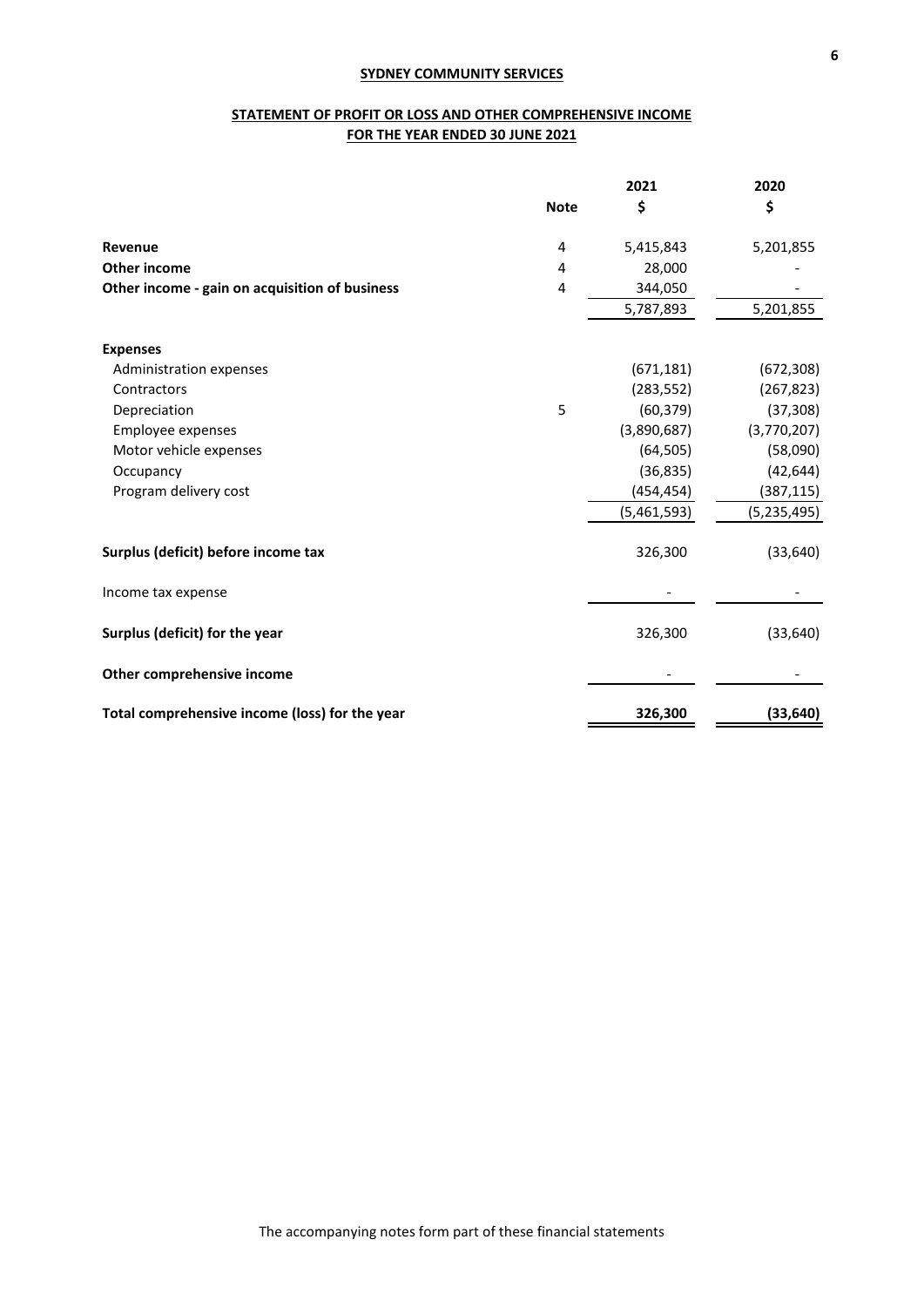# **STATEMENT OF CHANGES IN FUNDS FOR THE YEAR ENDED 30 JUNE 2021**

|                                                | <b>Retained</b><br><b>Earnings</b> | <b>Total</b> |
|------------------------------------------------|------------------------------------|--------------|
|                                                | \$                                 | \$           |
| Balance at 1 July 2019                         | 1,196,066                          | 1,196,066    |
| <b>Comprehensive income</b>                    |                                    |              |
| Surplus (deficit) for the year                 | (33, 640)                          | (33, 640)    |
| Other comprehensive income                     |                                    |              |
| Total comprehensive income (loss) for the year | (33, 640)                          | (33, 640)    |
| Balance at 30 June 2020                        | 1,162,426                          | 1,162,426    |
| Balance at 1 July 2020                         | 1,162,426                          | 1,162,426    |
| <b>Comprehensive income</b>                    |                                    |              |
| Surplus (deficit) for the year                 | 326,300                            | 326,300      |
| Other comprehensive income                     |                                    |              |
| Total comprehensive income (loss) for the year | 326,300                            | 326,300      |
| Balance at 30 June 2021                        | 1,488,726                          | 1,488,726    |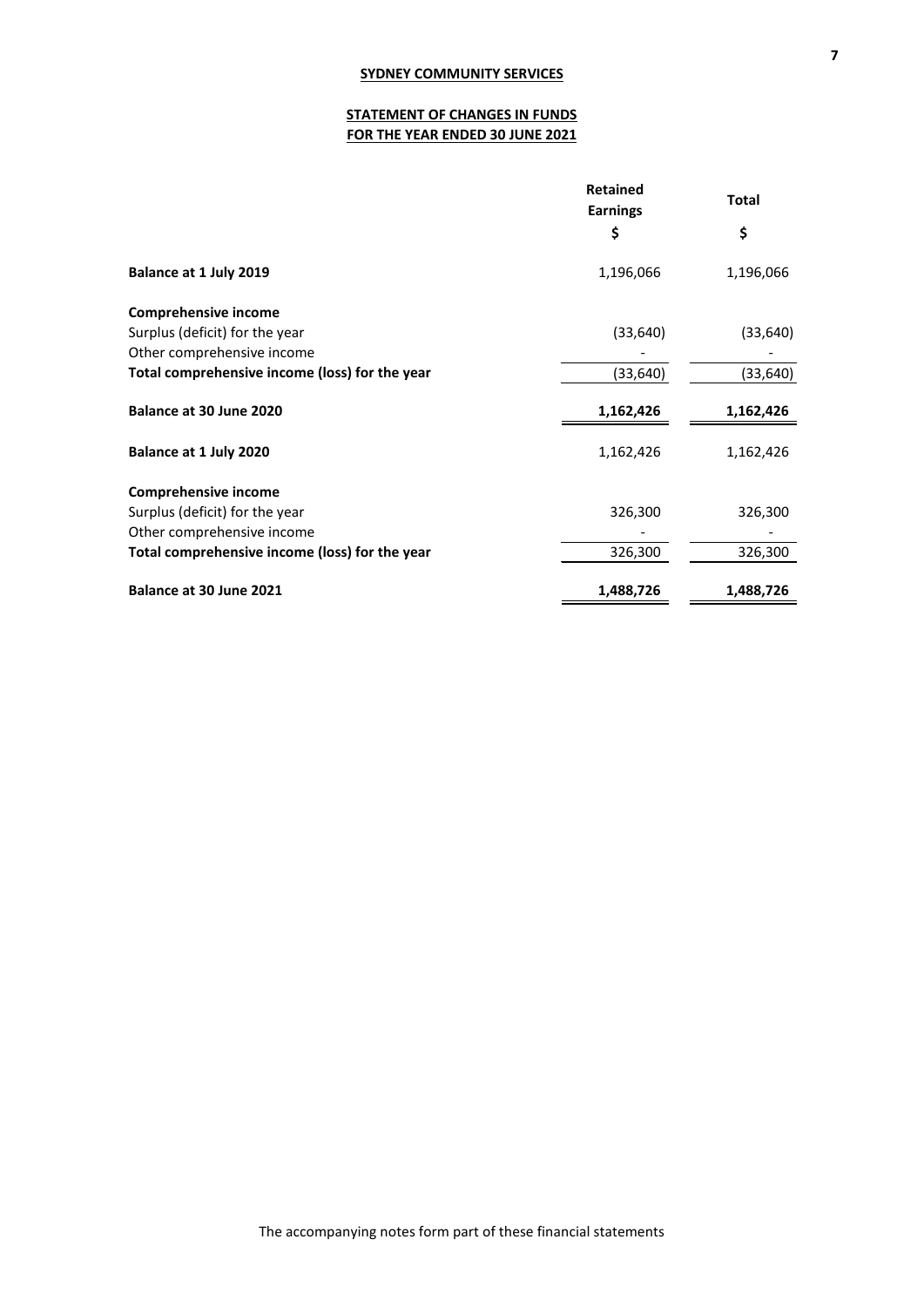# **STATEMENT OF CASH FLOWS FOR THE YEAR ENDED 30 JUNE 2021**

|                                                                  |             | 2021        | 2020        |
|------------------------------------------------------------------|-------------|-------------|-------------|
|                                                                  | <b>Note</b> | \$          | \$          |
| Cash flows from operating activities                             |             |             |             |
| Receipts from government and customers                           |             | 5,651,109   | 5,405,460   |
| Payments to suppliers and employees                              |             | (5,779,006) | (5,539,558) |
| Donations received                                               |             | 126,944     | 115,100     |
| Interest received                                                |             | 25,066      | 29,458      |
| Net cash flows from operating activities                         | 11          | 24,113      | 10,460      |
| Cash flows from investing activities                             |             |             |             |
| Proceeds from sale of property, plant and equipment              |             | 28,000      |             |
| Proceeds from business acquisition                               |             | 393,430     |             |
| Purchase of property, plant and equipment                        |             | (124,327)   | (36,092)    |
| Net cash flows from investing activities                         |             | 297,103     | (36,092)    |
| Net increase (decrease) in cash and cash equivalents             |             | 321,216     | (25, 632)   |
| Cash and cash equivalents at the beginning of the financial year |             | 1,777,302   | 1,802,934   |
| Cash and cash equivalents at the end of the financial year       | 6           | 2,098,518   | 1,777,302   |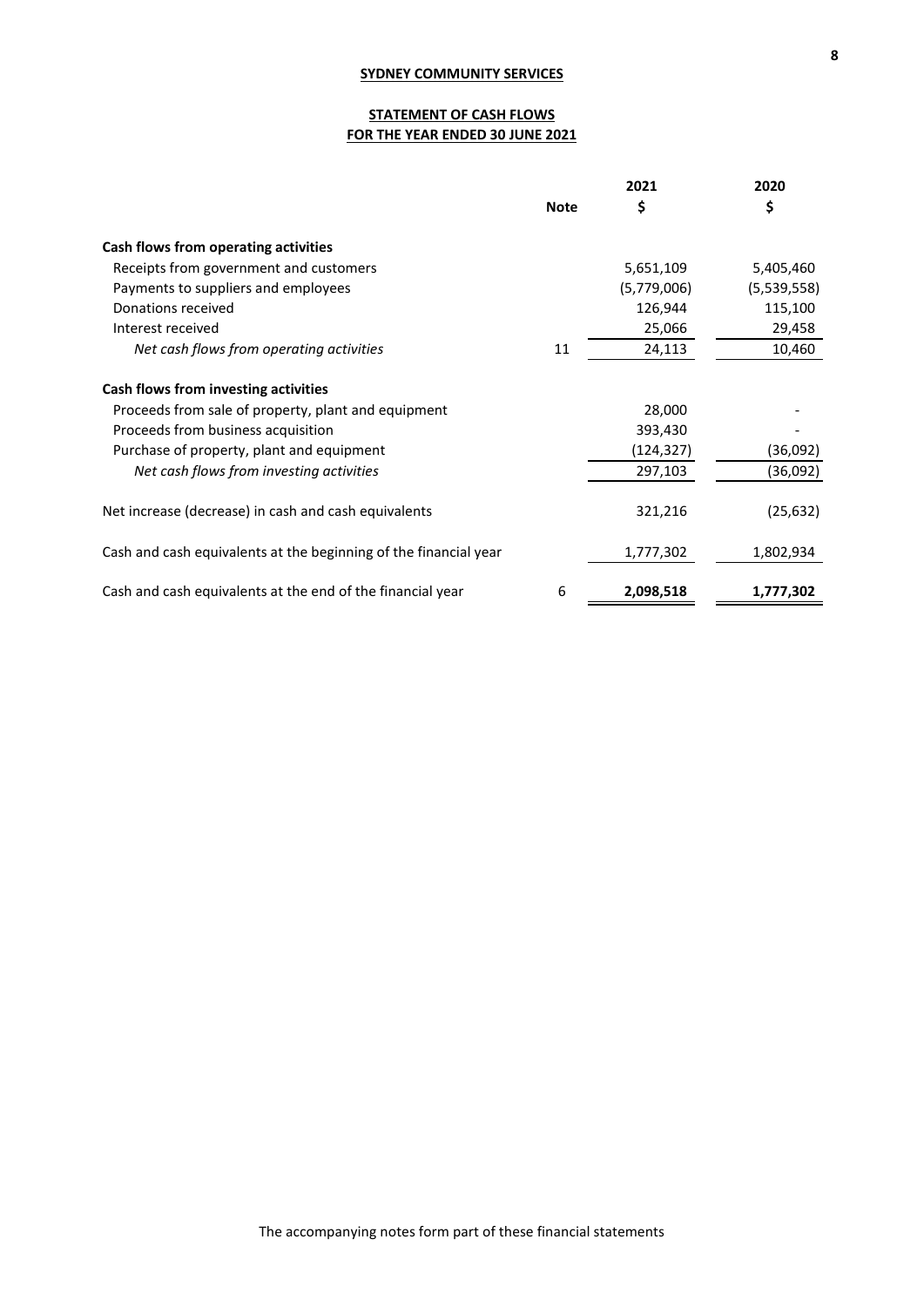#### **FINANCIAL REPORT - 30 JUNE 2021**

## **NOTES TO THE FINANCIAL STATEMENTS**

## **Note 1 - Reporting entity**

The financial report is a special purpose financial report that has been prepared for the use of the members of Sydney Community Services. The Directors have determined that Sydney Community Services is not a reporting entity because, in the Directors' opinion, there are unlikely to exist any persons who will rely on this financial report to satisfy specifically all of their information needs.

The financial statements were approved by the Board on 28 September 2021.

## **Note 2 - Basis of preparation**

### *Statement of compliance*

The financial report is a special purpose financial report that has been prepared in order to satisfy the company's financial report preparation requirements under the *Australian Charities and Not-for-profits Commission Act 2012*. The company is a not-for-profit entity for financial reporting purposes under Australian Accounting Standards. The functional and presentation currency of the company is Australian dollars.

The financial report has been prepared in accordance with the mandatory Australian Accounting Standards applicable as below which the Directors have determined are appropriate to meet the needs of members: -

| AASB 101:  | <b>Presentation of Financial Statements</b>                     |
|------------|-----------------------------------------------------------------|
| AASB 107:  | <b>Statement of Cash Flows</b>                                  |
| AASB 108:  | Accounting Policies, Changes in Accounting Estimates and Errors |
| AASB 1048: | Interpretation of Standards                                     |
| AASB 1054: | Australian Additional Disclosures                               |

No other Accounting Standards, Accounting Interpretations or other authoritative pronouncements of the Australian Accounting Standards Board have been applied.

#### *Basis of measurement*

The financial statements, except for the cash flow information, have been prepared on an accruals basis and are based on historical costs, modified, where applicable, by the measurement at fair value of selected non-current assets, financial assets and financial liabilities.

#### *Comparatives*

Where required by Accounting Standards comparative figures have been adjusted to conform to changes in presentation for the current financial year.

#### *Critical accounting estimates and judgements*

The Directors evaluate estimates and judgments incorporated into the financial statements based on historical knowledge and best available current information. Estimates assume a reasonable expectation of future events and are based on current trends and economic data, obtained both externally and within the company.

#### Key estimates

#### *Impairment*

The Directors assess impairment at the end of each reporting period by evaluation of conditions and events specific to the company that may be indicative of impairment triggers. Recoverable amounts of relevant assets are reassessed using value-in-use calculations which incorporate various key assumptions.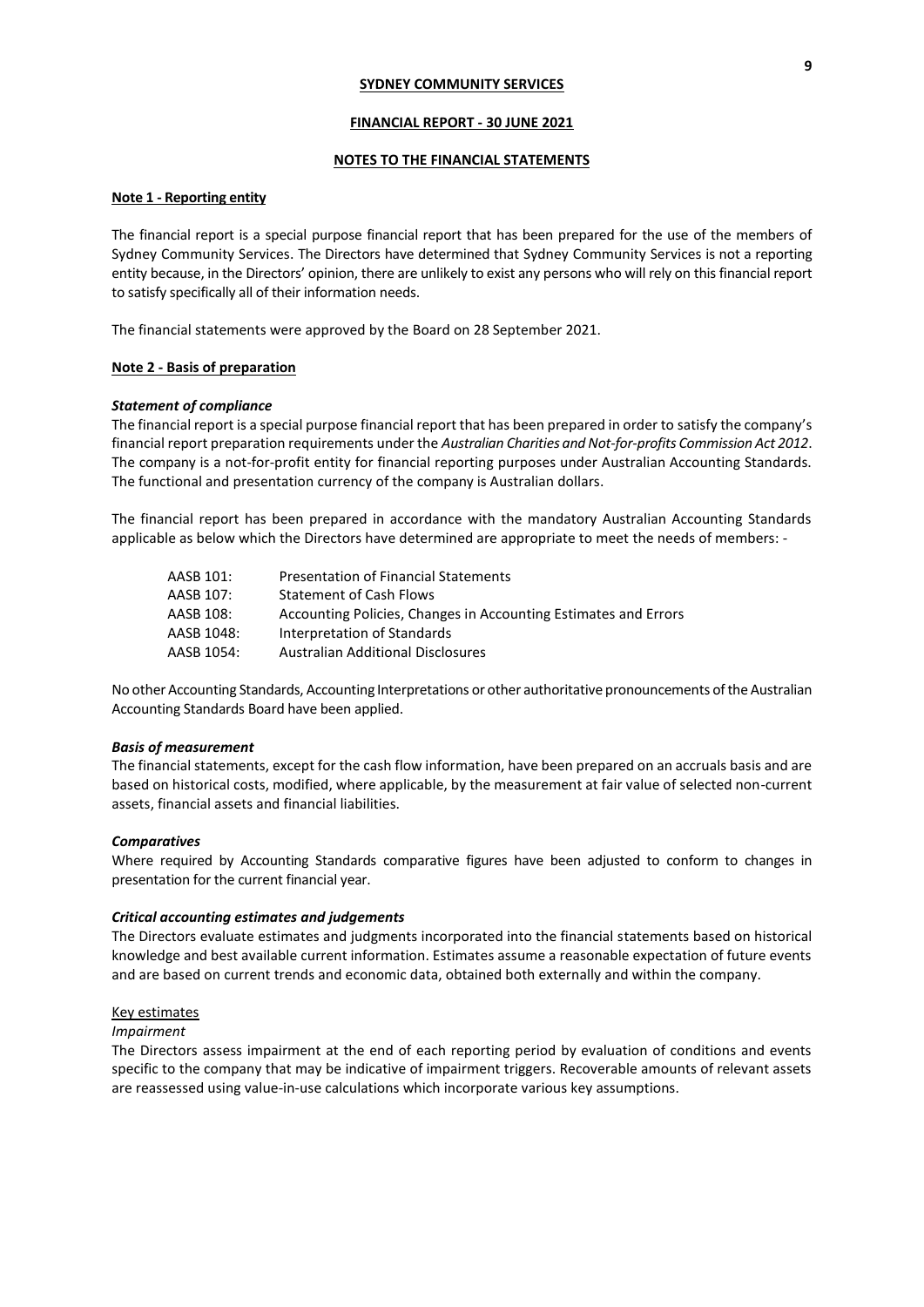### **FINANCIAL REPORT - 30 JUNE 2021**

## **NOTES TO THE FINANCIAL STATEMENTS**

#### **Note 3 - Significant accounting policies**

The principal accounting policies adopted in the preparation of the special purpose financial report are set out below. These policies have been consistently applied to all the years presented, unless otherwise stated.

#### *Income tax*

Sydney Community Services is a not-for-profit entity & Public Benevolent Institution and is exempt from income tax under Division 50 of the *Income Tax Assessment Act 1997*.

#### *Revenue recognition*

Amounts disclosed as revenue are net of goods and services tax (GST). Revenue is recognised for the major business activities as follows:

#### *Fees income*

Revenue from operations are recognised on a proportional basis to take account of the delivery of service.

### *Interest and dividends*

Revenue from interest and dividends is recognised on an accrual's basis.

#### *Grants*

Income arising from the contribution of an asset (including cash) is recognised when the following conditions have been satisfied:

- (a) the company obtains control of the contribution or the right to receive the contribution;
- (b) it is probable that the economic benefits comprising the contribution will flow to the company; and
- (c) the amount of the contribution can be measured reliably at the fair value of the consideration received.

## *Goods and services tax (GST)*

Revenues, expenses and assets are recognised net of the amount of GST, except where the amount of GST incurred is not recoverable from the Australian Taxation Office (ATO).

Receivables and payables are stated inclusive of the amount of GST receivable or payable. The net amount of GST recoverable from, or payable to, the ATO is included with other receivables or payables in the statement of financial position.

Cash flows are presented on a gross basis. The GST components of cash flows arising from investing or financing activities which are recoverable from, or payable to, the ATO are presented as operating cash flows included in receipts from customers or payments to suppliers.

#### *Cash and cash equivalents*

Cash and cash equivalents includes cash on hand, demand deposits and other short-term investments which are readily convertible to known amounts of cash and which are subject to an insignificant risk of changes in value and bank overdrafts. The company had no bank overdraft at the balance date or prior years.

## *Trade receivables*

For all sources of recurrent income, trade receivables are recognised initially at fair value and subsequently measured at amortised cost, less provision for doubtful debts.

Collectability of trade receivables is reviewed on an ongoing basis. Debts which are known to be uncollectible are written off. A provision for impairment is established when there is objective evidence that the company will not be able to collect all amounts due according to the original terms of receivables. The amount of the provision is recognised in the statement of profit or loss and other comprehensive income.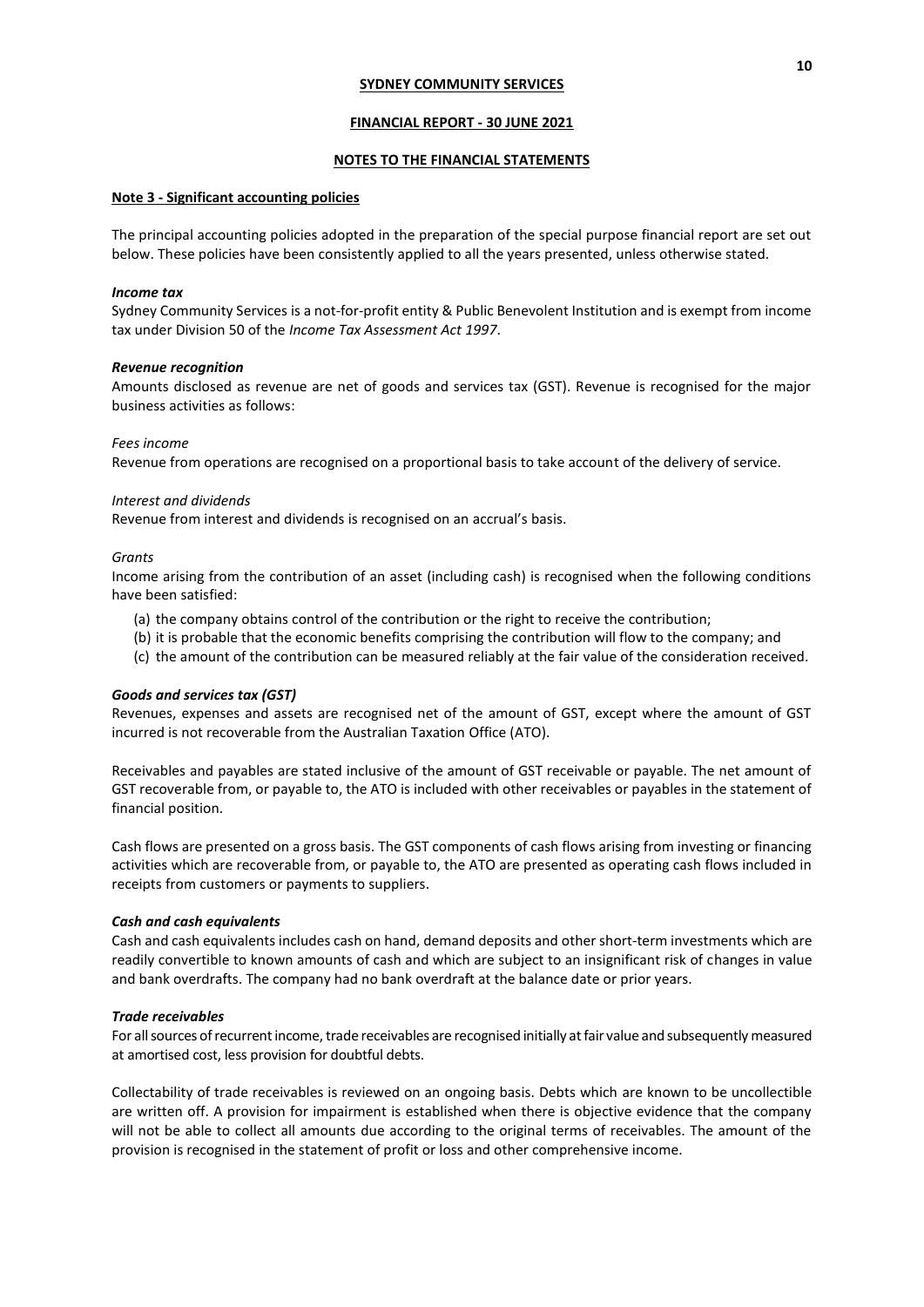### **FINANCIAL REPORT - 30 JUNE 2021**

## **NOTES TO THE FINANCIAL STATEMENTS**

## **Note 3 - Significant accounting policies (continued)**

#### *Property, plant and equipment*

### Recognition and measurement

Each class of plant and equipment is carried at cost less, where applicable, any accumulated depreciation and impairment losses. Cost includes expenditure that is directly attributable to the acquisition of the asset. Purchased software that is integral to the functionality of the related equipment is capitalised as part of that equipment.

Gains and losses on disposals are determined by comparing proceeds with the carrying amount. These are included in the statement of profit or loss and other comprehensive income.

#### Subsequent costs

Subsequent costs are included in the asset's carrying amount or recognised as a separate asset, as appropriate, only when it is probable that future economic benefits associated with the item will flow to the company and the cost of the item can be measured reliably. All other repairs and maintenance are charged to the statement of profit or loss and other comprehensive income during the financial period in which they are incurred.

#### Depreciation

The depreciable amount of all property, plant and equipment is depreciated on a straight-line basis over the asset's useful life to the company commencing from the time the asset is held ready for use.

The depreciation effective life used for each class of depreciable assets is:

| Computer equipment            | 50%       |
|-------------------------------|-----------|
| Office equipment              | 15%       |
| <b>Furniture and fittings</b> | 10%       |
| Motor vehicles                | 20% - 50% |

The assets' residual values and useful lives are reviewed, and adjusted if appropriate, at the end of each reporting period. An asset's carrying amount is written down immediately to its recoverable amount if the asset's carrying amount is greater than its estimated recoverable amount.

#### *Trade and other payables*

Trade and other payables represent the liability outstanding at the end of the reporting period for goods and services received by the company during the reporting period, which remain unpaid. The balance is recognised as a current liability with the amounts normally paid within 30 days of recognition of the liability. The carrying amount of trade and other payables is deemed to reflect fair value. They are subject to normal credit terms and do not bear interest.

#### *Grants in Advance*

Grants in advance is grant revenue received in the current financial year relating to a future income year or grants received where there has been no activity on that grant in the current financial year.

Where there is activity on a grant in the current financial year, the grant expenditure to date is expensed and corresponding grant revenue is recognised as revenue for the year. Unexpended grant revenue is carried forward as grants in advance.

#### *Employee Benefits*

Provision is made for the company's liability for employee benefits arising from services rendered by employees to the end of the reporting period. Employee benefits that are expected to be settled within one year have been measured at the amounts expected to be paid when the liability is settled.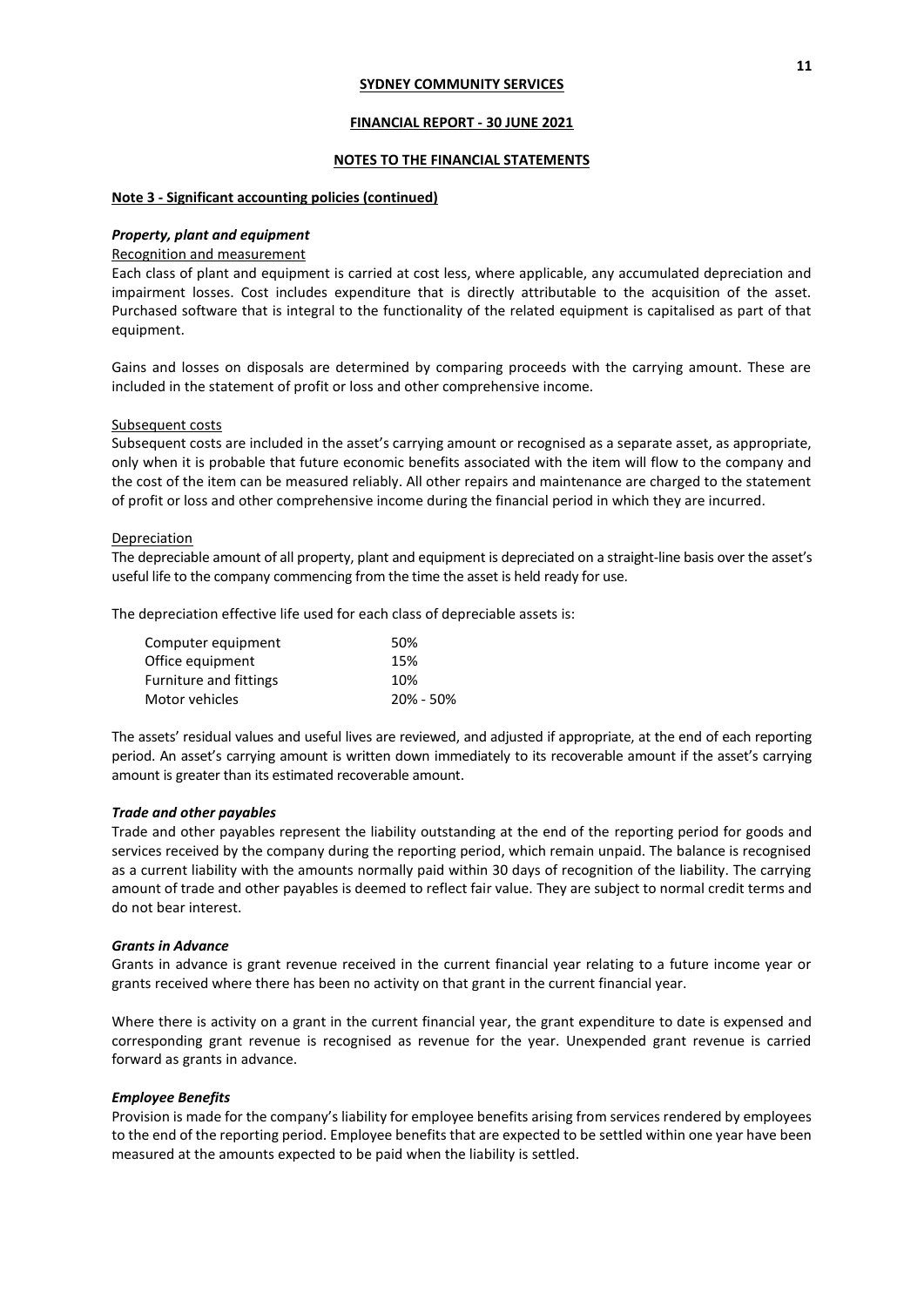# **NOTES TO THE FINANCIAL STATEMENTS FOR THE YEAR ENDED 30 JUNE 2021**

|                                                       | 2021                   | 2020                   |
|-------------------------------------------------------|------------------------|------------------------|
|                                                       | \$                     | \$                     |
| Note 4 - Revenue and other income                     |                        |                        |
| Revenue                                               |                        |                        |
| Grant revenue - federal government                    | 2,956,921              | 3,037,079              |
| Grant revenue - state government                      | 378,388                | 251,732                |
| Grant revenue - local government                      | 324,953                | 282,846                |
| Grant revenue - other                                 | 16,626                 | 39,578                 |
| Government support - COVID-19                         | 37,500                 | 62,500                 |
| Client fees                                           | 902,098                | 752,484                |
| <b>NDIS</b> fees                                      | 563,894                | 571,513                |
|                                                       | 5,180,380              | 4,997,732              |
| Other revenue                                         |                        |                        |
| Donation                                              | 126,944                | 115,100                |
| Interest income                                       | 25,066                 | 29,458                 |
| Other income                                          | 83,453                 | 59,565                 |
|                                                       | 235,463                | 204,123                |
| Total revenue                                         | 5,415,843              | 5,201,855              |
| Other income                                          |                        |                        |
| Net gain on disposal of property, plant and equipment | 28,000                 |                        |
| Gain on acquisition of business (refer to Note 14)    | 344,050                |                        |
| <b>Total other income</b>                             | 372,050                |                        |
| Total revenue and other income                        | 5,787,893              | 5,201,855              |
| Note 5 - Expenses                                     |                        |                        |
| Auditors remuneration                                 | 11,000                 | 12,500                 |
| Depreciation - property, plant and equipment          | 60,379                 | 37,308                 |
| Impairment - trade receivables                        | (15,000)               |                        |
| Note 6 - Cash and cash equivalents                    |                        |                        |
|                                                       |                        |                        |
| Cash at bank and on hand                              | 197,803                | 381,608                |
| Term deposits<br>Total cash and cash equivalents      | 1,900,715<br>2,098,518 | 1,395,694<br>1,777,302 |
|                                                       |                        |                        |
| Note 7 - Trade and other receivables                  |                        |                        |
| <b>Current</b>                                        |                        |                        |
| Trade receivables                                     | 185,911                | 120,144                |
| Provision for impairment                              |                        | (15,000)               |
| Interest receivable                                   | 29,259                 | 20,644                 |
| Other receivables                                     | 36,539                 | 13,733                 |
| Prepayments                                           | 51,614                 | 35,971                 |
| Total current trade and other receivables             | 303,323                | 175,492                |
| <b>Provision for impairment</b>                       |                        |                        |
| Opening net carrying amount                           | 15,000                 | 15,000                 |
| Decrease in provision                                 | (15,000)               |                        |
| Closing net carrying amount                           |                        | 15,000                 |
|                                                       |                        |                        |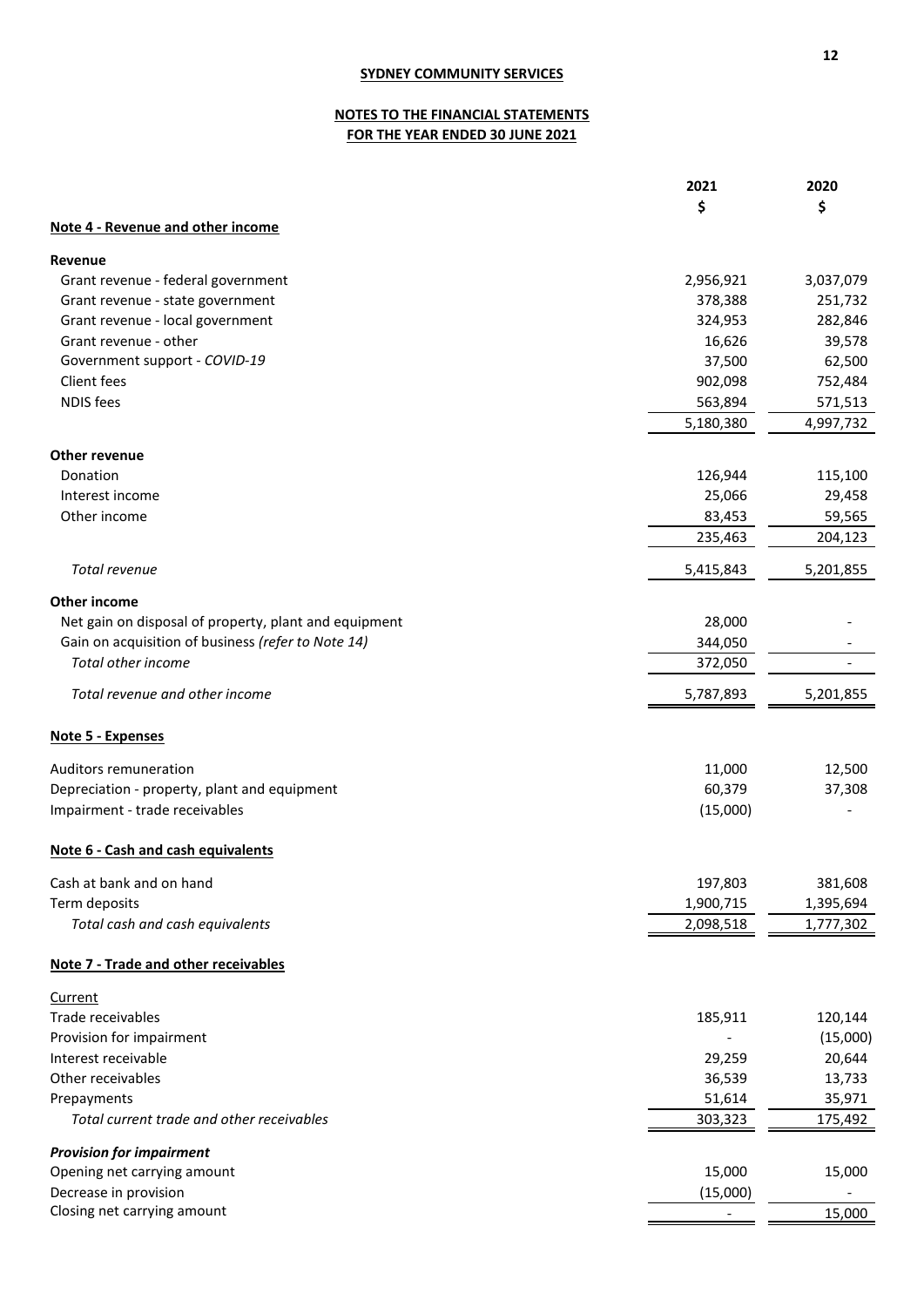# **NOTES TO THE FINANCIAL STATEMENTS FOR THE YEAR ENDED 30 JUNE 2021**

# **Note 8 - Property, plant and equipment**

|                                               | Computer<br>Equipment | <b>Furniture and</b><br><b>Equipment</b> | <b>Motor Vehicles</b> | <b>Total</b> |
|-----------------------------------------------|-----------------------|------------------------------------------|-----------------------|--------------|
|                                               | \$                    | \$                                       | \$                    | \$           |
| At 30 June 2020                               |                       |                                          |                       |              |
| Cost                                          | 67,024                | 154,433                                  | 344,013               | 565,470      |
| Accumulated depreciation                      | (54, 850)             | (95, 232)                                | (276, 411)            | (426, 493)   |
| Net carrying amount                           | 12,174                | 59,201                                   | 67,602                | 138,977      |
| <b>Movements in carrying amounts</b>          |                       |                                          |                       |              |
| Opening net carrying amount                   | 12,174                | 59,201                                   | 67,602                | 138,977      |
| Additions                                     | 2,710                 | 2,735                                    | 118,882               | 124,327      |
| Additions - acquisition of business (note 14) |                       |                                          | 39,929                | 39,929       |
| Depreciation charge for the year              | (6, 633)              | (9,628)                                  | (44, 118)             | (60, 379)    |
| Closing net carrying amount                   | 8,251                 | 52,308                                   | 182,295               | 242,854      |
| At 30 June 2021                               |                       |                                          |                       |              |
| Cost                                          | 69,734                | 157,168                                  | 501,968               | 728,870      |
| Accumulated depreciation                      | (61, 483)             | (104, 860)                               | (319, 673)            | (486, 016)   |
| Net carrying amount                           | 8,251                 | 52,308                                   | 182,295               | 242,854      |
|                                               |                       |                                          | 2021                  | 2020         |
|                                               |                       |                                          | \$                    | \$           |
| Note 9 - Trade and other payables             |                       |                                          |                       |              |
| Current                                       |                       |                                          |                       |              |
| Trade payables                                |                       |                                          | 66,201                | 80,732       |
| Unexpended grants                             |                       |                                          | 140,205               | 20,000       |
| Liabilities to employees                      |                       |                                          | 94,459                | 92,010       |
| Other payables                                |                       |                                          | 50,810                | 109,582      |
| Total current trade and other payables        |                       |                                          | 351,675               | 302,324      |
|                                               |                       |                                          |                       |              |
| Note 10 - Employee benefits                   |                       |                                          |                       |              |
| Current                                       |                       |                                          |                       |              |
| Annual leave                                  |                       |                                          | 388,946               | 302,837      |
| Long service leave                            |                       |                                          | 363,995               | 292,180      |
| Total current employee benefits               |                       |                                          | 752,941               | 595,017      |
| Non-current                                   |                       |                                          |                       |              |
| Long service leave                            |                       |                                          | 51,353                | 32,004       |
| Total non-current employee benefits           |                       |                                          | 51,353                | 32,004       |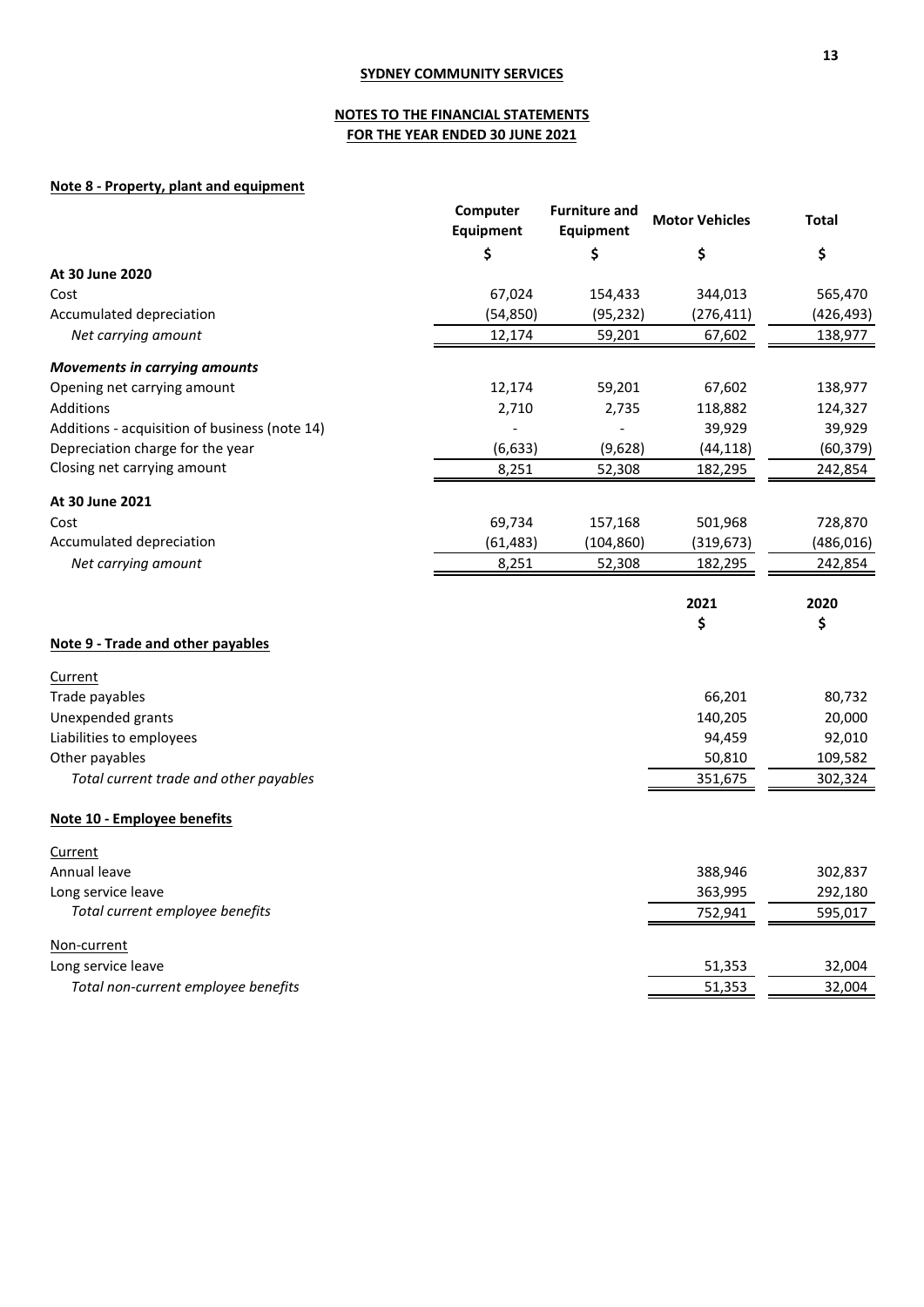# **NOTES TO THE FINANCIAL STATEMENTS FOR THE YEAR ENDED 30 JUNE 2021**

|                                                                              | 2021       | 2020       |
|------------------------------------------------------------------------------|------------|------------|
|                                                                              | \$         | \$         |
| Note 11 - Cash flow information                                              |            |            |
| Reconciliation of net surplus for the year to net cash flows from operations |            |            |
| Surplus (deficit) for the year                                               | 326,300    | (33, 640)  |
| Adjustments for:                                                             |            |            |
| Non cash flows                                                               |            |            |
| Depreciation                                                                 | 60,379     | 37,308     |
| Provision for impairment                                                     | (15,000)   |            |
| Net (gain) loss on disposal of property, plant and equipment                 | (28,000)   |            |
| Gain on acquisition of business (refer to Note 14)                           | (344,050)  |            |
| Changes in assets and liabilities                                            |            |            |
| (Increase) decrease in trade and other receivables                           | (97, 188)  | 84,359     |
| (Increase) decrease in prepayments                                           | (15, 643)  | (4, 962)   |
| (Decrease) increase in trade and other payables                              | (132, 303) | (83, 297)  |
| (Decrease) increase in unexpended grants                                     | 92,345     | (103, 033) |
| (Decrease) increase in employee benefits                                     | 177,273    | 113,725    |
| Net cash flows from operating activities                                     | 24,113     | 10,460     |
| <b>Note 12 - Related party transactions</b>                                  |            |            |
| <b>Additional disclosures</b>                                                |            |            |
| The Trustee for Lane Cove Community Aid Foundation: -                        |            |            |
| Donation received                                                            | 96,000     | 96,000     |
| Rent expense                                                                 | 26,000     | 26,000     |
| Northside building maintenance operations                                    |            | 72,355     |
| Lane Cove Community Aid Foundation Inc: -                                    |            |            |
| Management fees received                                                     |            | 15,246     |
| Publishing fees received                                                     |            | 9,009      |
| Advertising expense                                                          | 33,264     |            |

# **Note 13 - Events occurring after the reporting period**

Subsequent to the end of the financial year, there remains a degree of uncertainty in relation to future economic and other impacts of the COVID-19 pandemic, emergency control measures and progressive withdrawal of Government emergency support.

At the date of signing the financial statements the Directors are unable to determine what financial effects the outbreak of the virus could have on the company in the coming financial period.

The Directors acknowledge their responsibility to continuously monitor the situation and evaluate this impact including the ability to pay the debts as and when they become due and payable.

The Directors are not aware of any other events subsequent to the year that may have a material impact on the financial statements.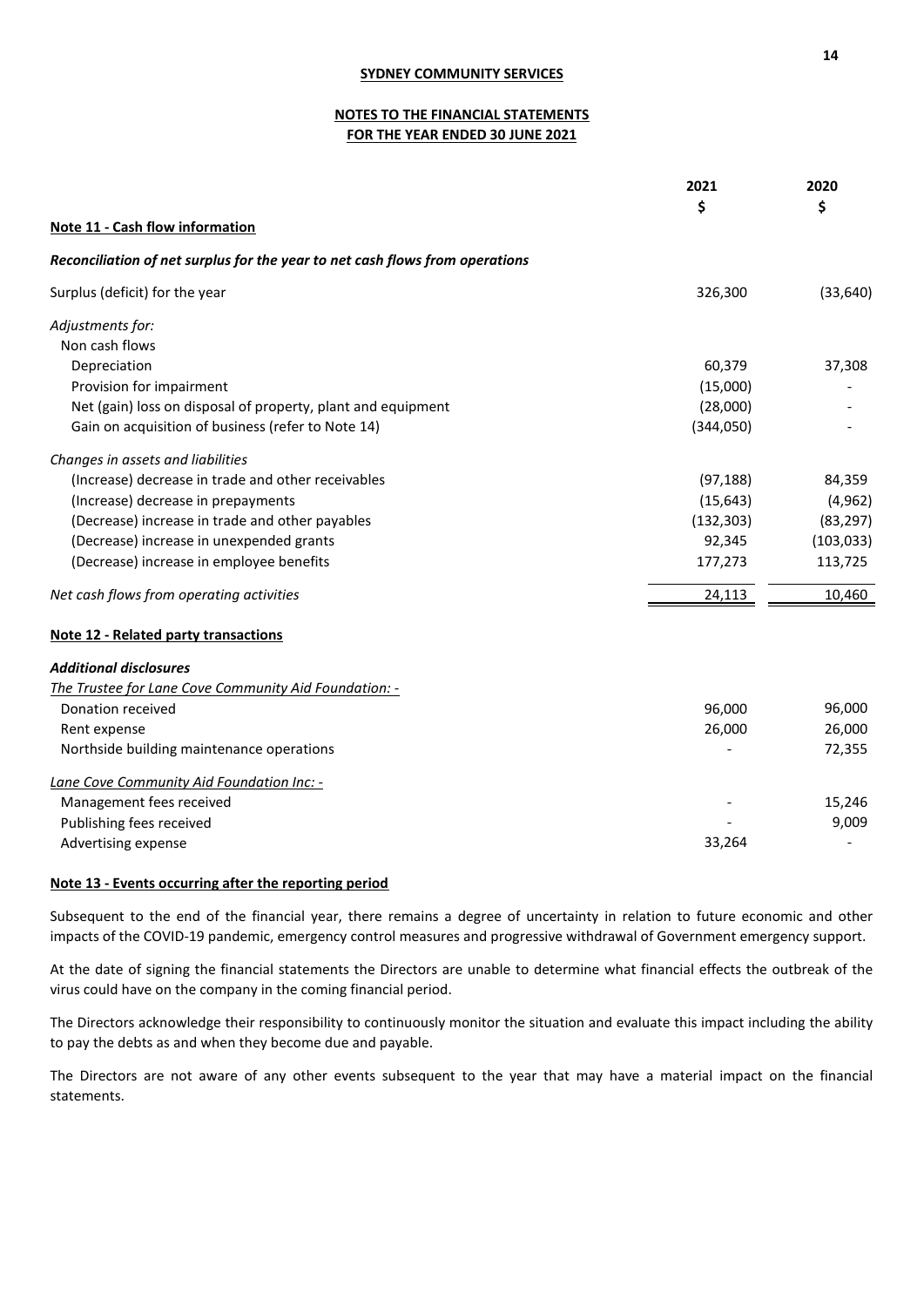# **NOTES TO THE FINANCIAL STATEMENTS FOR THE YEAR ENDED 30 JUNE 2021**

## **Note 14 - Acquisition**

Effective from 1 January 2021 Sydney Community Services acquired the business, including all assets and liabilities, of Meeting House Inc for the consideration of \$1.

The assets acquired and liabilities assumed were brought to account as follows:-

|                                          | 2021<br>Ş |
|------------------------------------------|-----------|
| Consideration transferred on acquisition | 1         |
| Cash and cash equivalents                | 393,431   |
| Property, plant and equipment            | 39,929    |
| GST payable                              | (18, 412) |
| Grant funding received in advance        | (27, 860) |
| Liabilities to employees                 | (43,037)  |
| Net assets (liabilities) acquired        | 344,051   |
| Gain on acquisition                      | 344.050   |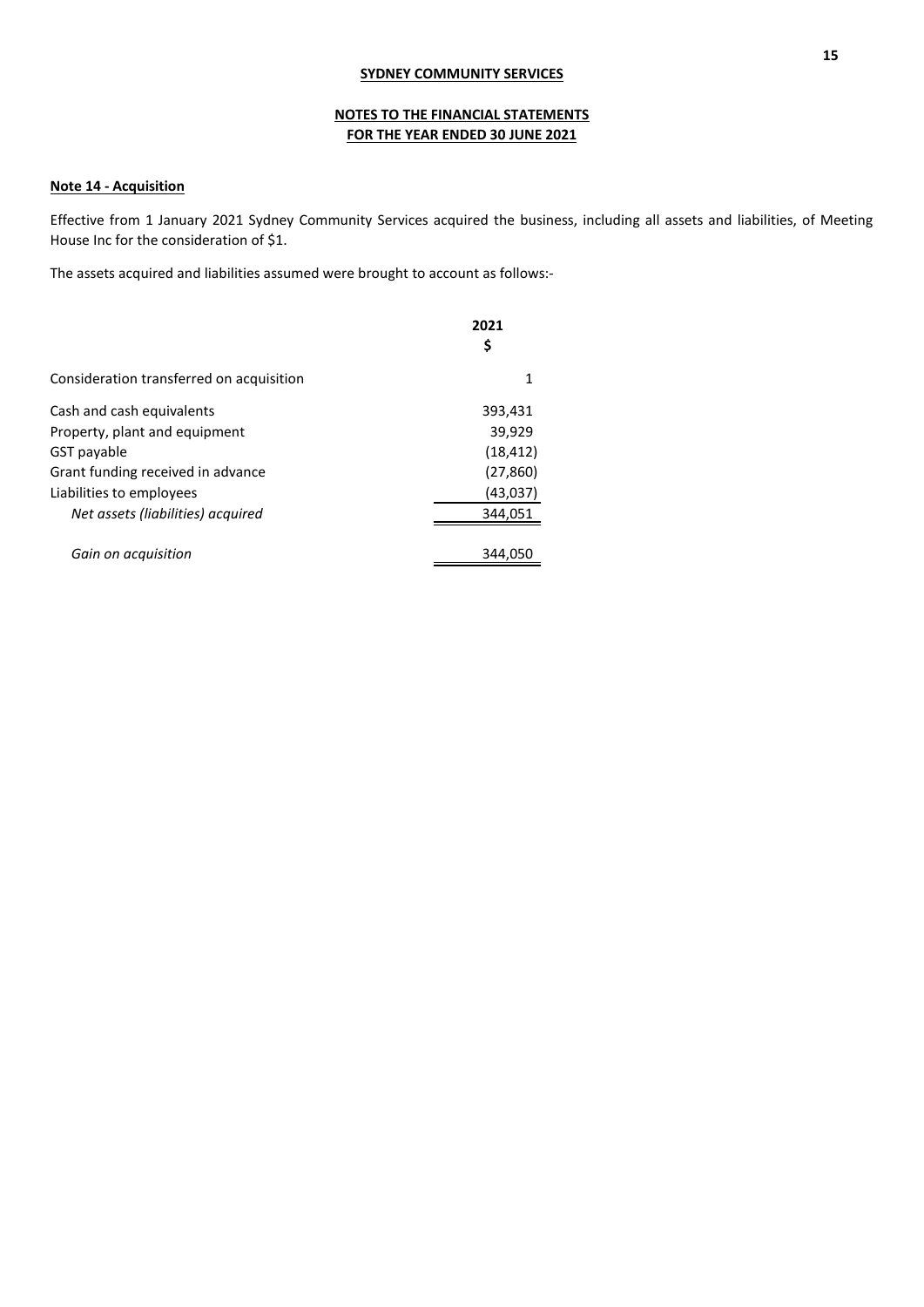### FINANCIAL REPORT - 30 JUNE 2021

## **DIRECTORS' DECLARATION**

The Directors of Sydney Community Services have determined that the company is not a reporting entity and that this special purpose financial report should be prepared in accordance with the statement of compliance and basis of preparation described in Note 2 to the financial statements and the Australian Charities and Not-forprofits Commission Act 2012.

In the opinion of the Directors, the financial report, which comprise the statement of financial position, statement of profit or loss and other comprehensive income, statement of changes in funds, statement of cash flows and notes to the financial statements:

- Presents a true and fair view of the financial position of the company as at 30 June 2021 and its  $(a)$ performance for the year ended on that date; and
- $(b)$ At the date of this statement, there are reasonable grounds to believe that the company will be able to pay its debts as and when they fall due.

This declaration is made in accordance with a resolution of the Board of Directors.

Mr J Devine

Chair

28 September 2021

Mr W Bell Vice Chair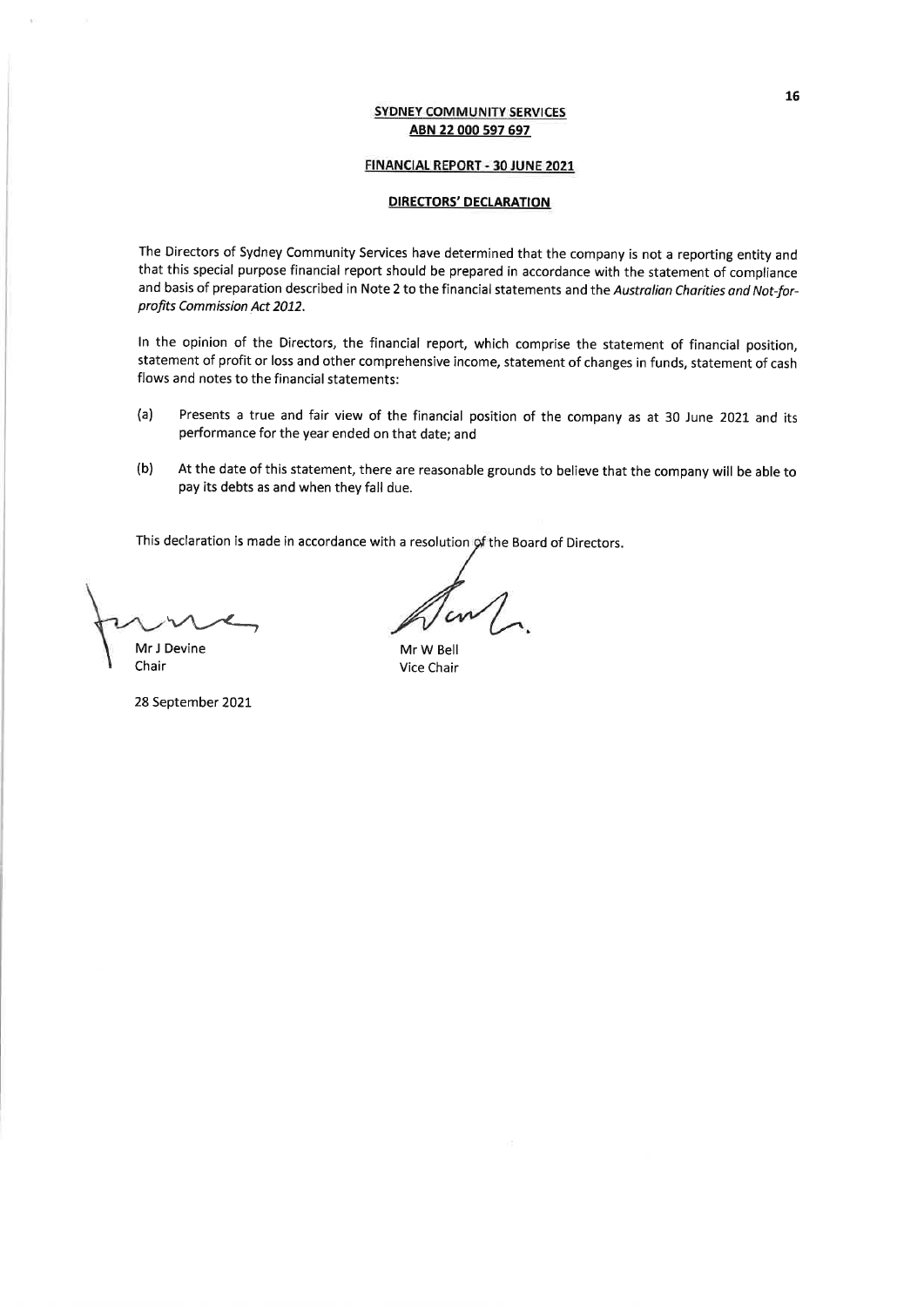#### **FINANCIAL REPORT - 30 JUNE 2021**

## **DIRECTORS' DECLARATION** UNDER THE CHARITABLE FUNDRAISING ACT 1991

In the opinion of the Directors of Sydney Community Services:

- $(i)$ The financial statements and notes thereto give a true and fair view of all income and expenditure with respect to fundraising appeals conducted by the organisation for the year ended 30 June 2021; and
- The statement of financial position as at 30 June 2021 gives a true and fair view of the state of  $(ii)$ affairs of the company with respect to fundraising appeals conducted by the organisation; and
- $(iii)$ The provisions of the Charitable Fundraising Act 1991, the regulations under that Act, and the conditions attached to the authority to fundraise have been complied with by the organisation; and
- The internal controls exercised by the company are appropriate and effective in accounting for  $(iv)$ all income received and applied by the organisation from any of its fundraising appeals.

This declaration is made in accordance with a resolution of the Board of Directors.

Mr J Devine Chair

28 September 2021

Mr W Bell Vice Chair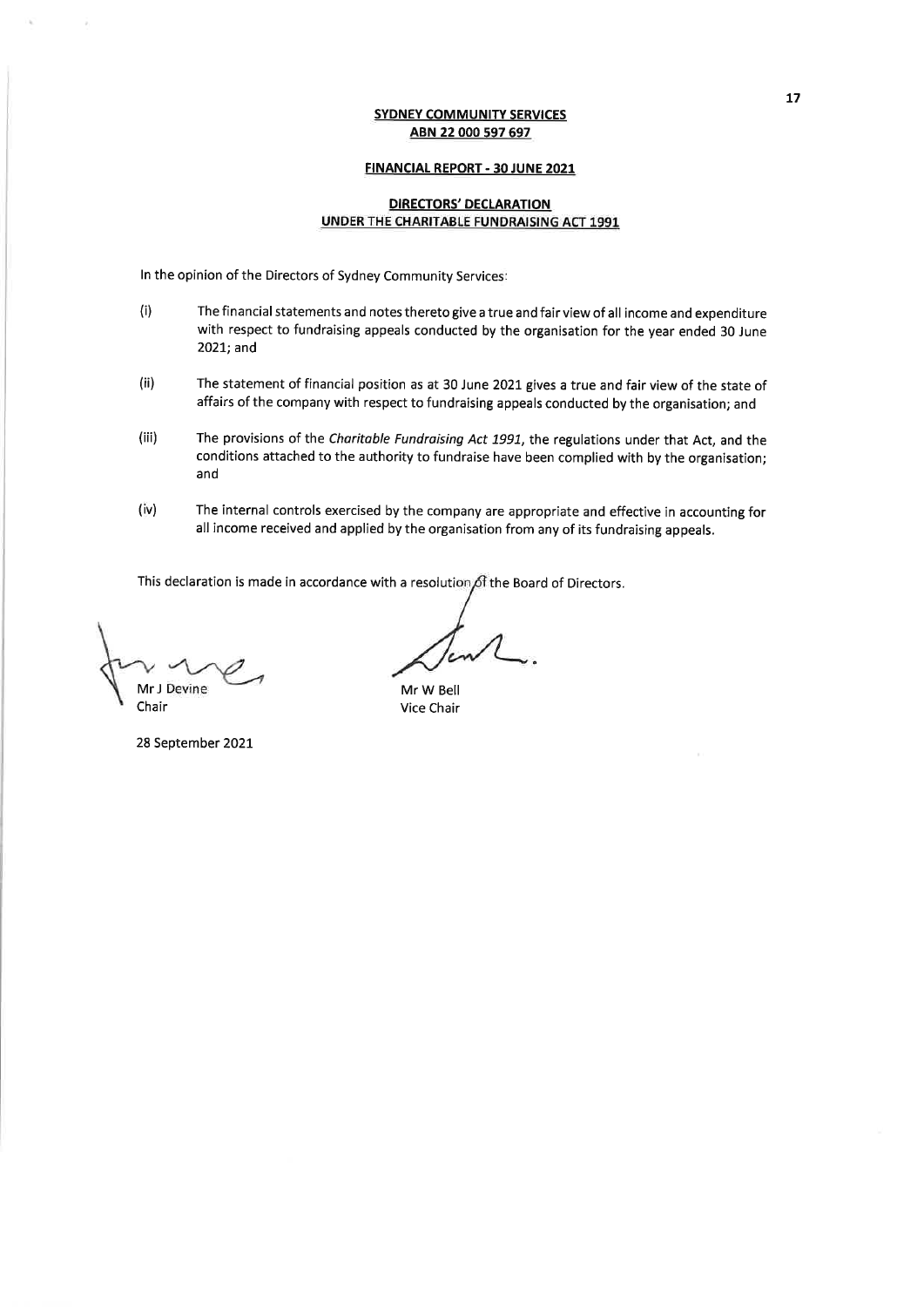

LEVEL 2 / TOWER 1 / 495 VICTORIA AVE CHATSWOOD NSW 2067 / AUSTRALIA

PO BOX 5515 CHATSWOOD NSW 2057 / AUSTRALIA TEL: 61 2 9412 3033<br>FAX: 61 2 9411 3242 EMAIL: INFO@STEWARTBROWN.COM.AU WEB: WWW.STEWARTBROWN.COM.AU ABN: 63 271 338 023

**18**

**CHARTERED ACCOUNTANTS** 

## **SYDNEY COMMUNITY SERVICES ABN 22 000 597 697**

## **FINANCIAL REPORT - 30 JUNE 2021**

# **INDEPENDENT AUDITOR'S REPORT TO THE MEMBERS OF SYDNEY COMMUNITY SERVICES**

#### *Opinion*

We have audited the accompanying financial report, being a special purpose financial report of Sydney Community Services which comprises the statement of financial position as at 30 June 2021, the statement of profit or loss and other comprehensive income, the statement of changes in funds and statement of cash flows for the year then ended, notes comprising a summary of significant accounting policies and other explanatory information, and the Directors' Declaration.

In our opinion, the accompanying financial report presents fairly, in all material respects, the financial position of the company as at 30 June 2021 and its financial performance and its cash flows for the year then ended in accordance with the *Australian Charities and Not-for-profits Commission Act 2012*.

#### *Basis for Opinion*

We conducted our audit in accordance with Australian Auditing Standards. Our responsibilities under those standards are further described in the *Auditor's Responsibility for the Audit of the Financial Report* section of our report. We are independent of the company in accordance with the auditor independence requirements of the *Australian Charities and Not-for-profits Commission Act 2012* and the ethical requirements of the Accounting Professional and Ethical Standards Board's APES 110 *Code of Ethics for Professional Accountants* (the Code) that are relevant to our audit of the financial report in Australia. We have also fulfilled our other ethical responsibilities in accordance with the Code.

We believe that the audit evidence we have obtained is sufficient and appropriate to provide a basis for our opinion.

## *Emphasis of Matter - Basis of Accounting*

Without modifying our opinion, we draw attention to Notes 1 and 2 to the financial statements, which describes the basis of accounting. The financial report has been prepared to assist the Directors to meet the requirements of the *Australian Charities and Not-for-profits Commission Act 2012*. As a result, the special purpose financial report may not be suitable for another purpose. Our opinion is not modified in respect of this matter.

## *Directors' Responsibility for the Financial Report*

The Directors of the company are responsible for the preparation and fair presentation of the financial report in accordance with the financial reporting requirements of the *Australian Charities and Not‐for‐profits Commission Act 2012* and for such internal control as the Directors determine is necessary to enable the preparation of a financial report that is free from material misstatement, whether due to fraud or error.

In preparing the financial report, the Directors are responsible for assessing the company's ability to continue as a going concern, disclosing, as applicable, matters related to going concern and using the going concern basis of accounting unless the Directors either intend to liquidate the company or to cease operations, or have no realistic alternative but to do so.

The Directors are responsible for overseeing the company's financial reporting process.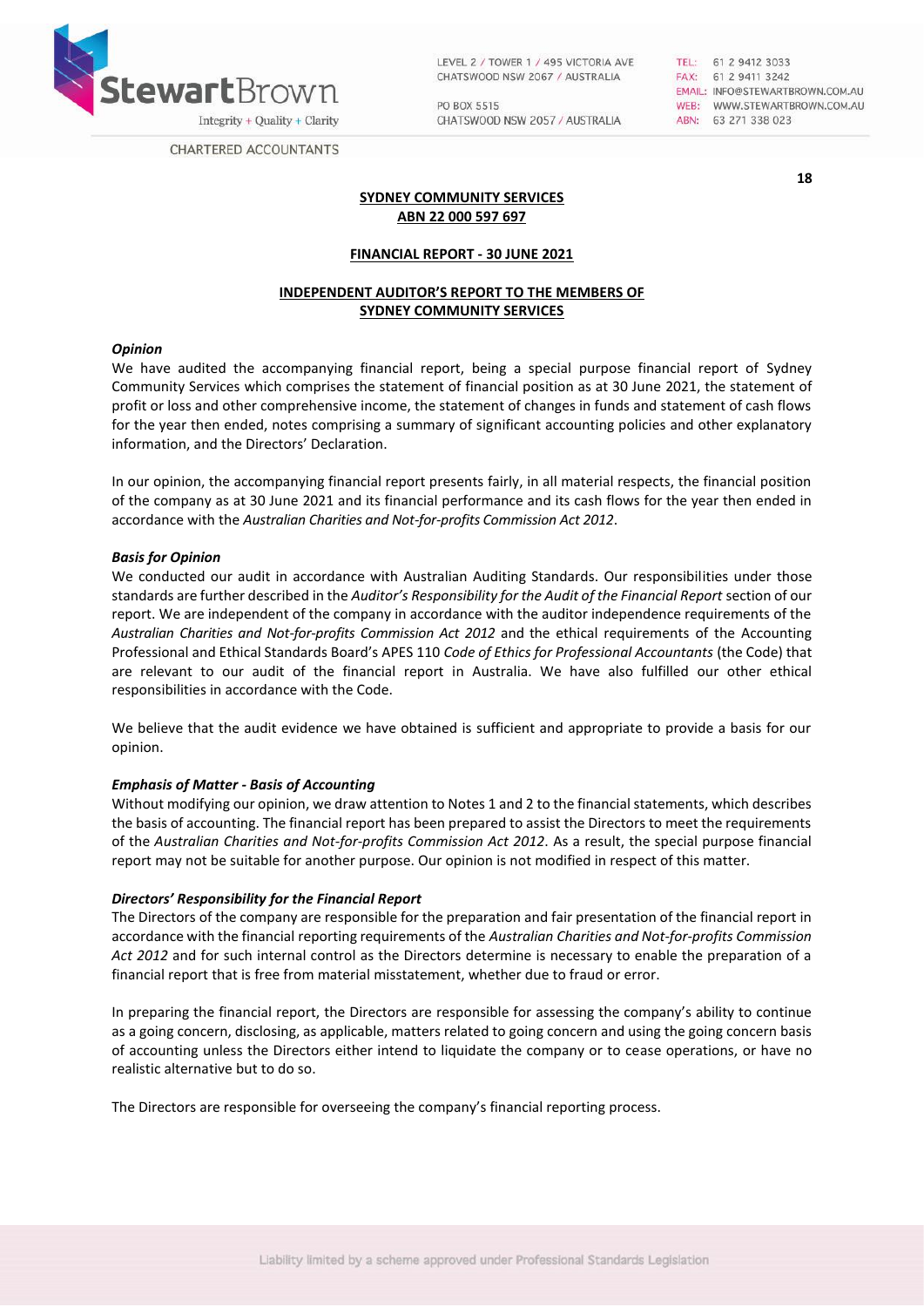#### **FINANCIAL REPORT - 30 JUNE 2021**

# **INDEPENDENT AUDITOR'S REPORT TO THE MEMBERS OF SYDNEY COMMUNITY SERVICES**

#### *Auditor's Responsibilities for the Audit of the Financial Report*

Our objectives are to obtain reasonable assurance about whether the financial report as a whole is free from material misstatement, whether due to fraud or error, and to issue an auditor's report that includes our opinion. Reasonable assurance is a high level of assurance but is not a guarantee that an audit conducted in accordance with the Australian Auditing Standards will always detect a material misstatement when it exists. Misstatements can arise from fraud or error and are considered material if, individually or in the aggregate, they could reasonably be expected to influence the economic decisions of users taken on the basis of this financial report.

A further description of our responsibilities for the audit of the financial report is located at *The Auditing and Assurance Standards Board* and the website address is<http://www.auasb.gov.au/Home.aspx>

We communicate with the Directors regarding, among other matters, the planned scope and timing of the audit and significant audit findings, including any significant deficiencies in internal control that we identify during our audit.

### *Report on Other Legal and Regulatory Requirements*

In addition, our audit report has also been prepared for the members of the company in accordance with section 24(2) of the *Charitable Fundraising Act 1991*. Accordingly, we have performed additional work beyond that which is performed in our capacity as auditors pursuant to the *Australian Charities and Not-for-profits Commission Act 2012*. These additional procedures included obtaining an understanding of the internal control structure for fundraising appeal activities and examination, on a test basis, of evidence supporting compliance with the accounting and associated record keeping requirements for fundraising appeal activities pursuant to the *Charitable Fundraising Act 1991* and Regulations.

It should be noted that the accounting records and data relied upon for reporting on fundraising appeal activities are not continuously audited and do not necessarily reflect after the event accounting adjustments and the normal year-end financial adjustments for such matters as accruals, prepayments, provisioning and valuations necessary for year-end financial report preparation.

The performance of our statutory audit included a review of internal controls for the purpose of determining the appropriate audit procedures to enable an opinion to be expressed on the financial report. This review is not a comprehensive review of all those systems or of the system taken as a whole and is not designed to uncover all weaknesses in those systems.

The audit opinion expressed in this report pursuant to the *Charitable Fundraising Act 1991* has been formed on the above basis.